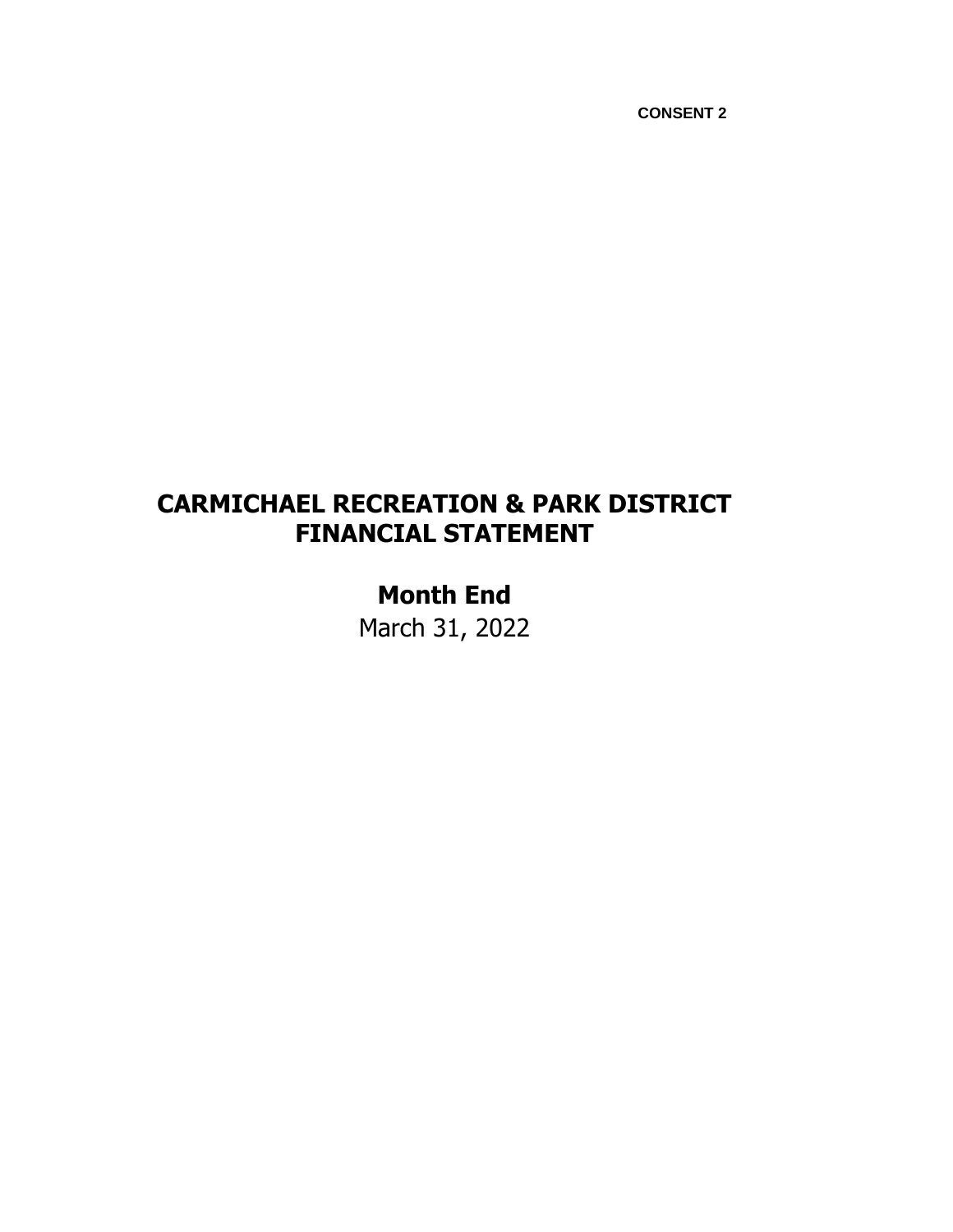| March 31, 2022 |  |  |
|----------------|--|--|
|----------------|--|--|

|         |                                                   | 2021-2022     | <b>AMOUNT</b>                | <b>AMOUNT</b>     |            |
|---------|---------------------------------------------------|---------------|------------------------------|-------------------|------------|
| ACCT NO | <b>ACCT TITLE</b>                                 | <b>BUDGET</b> | <b>REALIZED</b>              | <b>UNREALIZED</b> | 75%        |
|         |                                                   |               |                              |                   |            |
|         | 91910100 Property Taxes- Current/Secured          | 2,135,377     | 1,217,314.42                 | 918,062           | 57.01%     |
|         | 91910200 Property Taxes - Current/Unsecured       | 78,000        | 75,782.01                    | 2,218             | 97.16%     |
|         | 91910300 Supplemental PT - Current                | 55,215        | 32,129.07                    | 23,086            | 58.19%     |
|         | 91910400 Augmentation Fund                        | 17,898        | 15,893.32                    | 2,005             | 88.80%     |
|         | 91910500 Property Tax - Supplemental/Delinquent   | 2,800         | 2,846.38                     | -46               | 101.66%    |
|         | 91910600 Property Tax Unitary                     | 17,892        | 9,594.76                     | 8,297             | 53.63%     |
|         | 91912000 Property Tax Redemption                  | 154           | 205.20                       | $-51$             | 132.89%    |
|         | 91913000 Prop Tax PR - Unsecured                  | 1,639         | 812.23                       | 827               | 49.54%     |
|         | 91914000 Property Tax - Penalties                 | 605           | 445.38                       | 159               | 73.67%     |
|         | 91919900 Taxes - Other                            | 1             | $\qquad \qquad \blacksquare$ | 1                 | 0.00%      |
|         | OBJECT TOTAL 2,309,580                            |               | 1,355,022.77                 | 954,557           | 58.67%     |
|         |                                                   |               |                              |                   |            |
|         | 94941000 Interest Income                          | 2,500         | 214.13                       | 2,286             | 8.57%      |
|         | 94942900 Building Rental - Other                  |               |                              |                   |            |
|         | <b>LS Tenants</b>                                 | 1,160,206     | 783,845.48                   | 376,361           | 67.56%     |
|         | <b>LS Building Rentals</b>                        | 100,000       | 54,342.00                    | 45,658            | 54.34%     |
|         | <b>District Wide Rentals</b>                      | 50,000        | 36,413.50                    | 13,587            | 72.83%     |
|         | TOTAL BUILDING RENTAL - OTHER                     | 1,310,206     | 874,600.98                   | 435,605           | 66.75%     |
|         | 94944400 Food Service Concessions                 | 0             |                              | 0                 |            |
|         | OBJECT TOTAL 1,312,706                            |               | 874,815.11                   | 437,891           | 66.64%     |
|         |                                                   |               |                              |                   |            |
|         | 95952200 Homeowner Property Tax Relief            | 19,000        | 9,346.86                     | 9,653             | 49.19%     |
|         | 95953000 Misc Intergovernmental Revenue           | 0             | 8,500.00                     | $-8,500$          |            |
|         | 95953100 Aid from Other Local Government Agencies | 121,200       | (27, 772.43)                 | 148,972           | $-22.91%$  |
|         | 95956900 State Aid - Other Misc Programs          | 0             | (204, 548.00)                | 204,548           |            |
|         | 95959700 Federal Tax Credit                       | 0             | 4,798.17                     | $-4,798$          |            |
|         | <b>OBJECT TOTAL</b>                               | 140,200       | (209, 675.40)                | 349,875           | $-149.55%$ |
|         |                                                   |               |                              |                   |            |
|         | 96964600 Recreation Service Charges               | 724,000       | 230,134.22                   | 493,866           | 31.79%     |
|         | 96968000 Co-insurance Premium                     | 0             |                              | 0                 | 0.00%      |
|         | 96969700 Law Enforcement Services                 | 500           | 728.58                       | $-229$            | 145.72%    |
|         | <b>OBJECT TOTAL</b>                               | 724,500       | 230,862.80                   | 493,637           | 31.87%     |
|         | 97970900 Taxable Sales                            | 0             |                              | 0                 | 0.00%      |
|         | 97971000 Cash Overages                            | 0             |                              | 0                 | 0.00%      |
|         | 97973000 Donations & Contributions                | 105,500       | 18,965.24                    | 86,535            | 17.98%     |
|         | 97974000 Insurance Proceeds                       | 507,000       | (90, 979.01)                 | 597,979           | $-17.94%$  |
|         | 97979000 Other Revenue                            | 100           | 530.60                       | -431              | 530.60%    |
|         |                                                   |               |                              |                   | 0.00%      |
|         | 97979900 Prior Year Revenue                       | 0             | (71, 483.17)                 | 0<br>684,083      | $-11.67%$  |
|         | <b>OBJECT TOTAL</b>                               | 612,600       |                              |                   |            |
|         | 98985000 Sale of Real Property                    | 0             |                              | 0                 | 0.00%      |
|         | 98986000 Proceeds from Asset Sale                 | 0             |                              | 0                 | 0.00%      |
|         | 98986100 Gain on Sale of Fixed Asset              | 33,000        | 11,500.00                    | 21,500            | 0.00%      |
|         | 99999500 Residual Eq Tra                          | 0             |                              | 0                 | 0.00%      |
|         | OBJECT TOTAL                                      | 33,000        | 11,500.00                    | 21,500            | 0.00%      |
|         |                                                   |               |                              |                   |            |
|         | <b>BUDGET TOTAL</b>                               |               | 5,132,586 2,191,042.11       | 2,941,544         | 42.69%     |
|         | <b>FUND BALANCE</b>                               | 1,288,558     | 1,288,558.00                 | 0                 | 100.00%    |
|         | TRANSFER FRM RESERVE - EQUIP                      | 0             |                              | 0                 | 0.00%      |
|         | <b>TOTAL PROJECTION</b>                           | 6,421,144     | 3,479,600.11                 | 2,941,544         | 54.19%     |
|         |                                                   |               |                              |                   |            |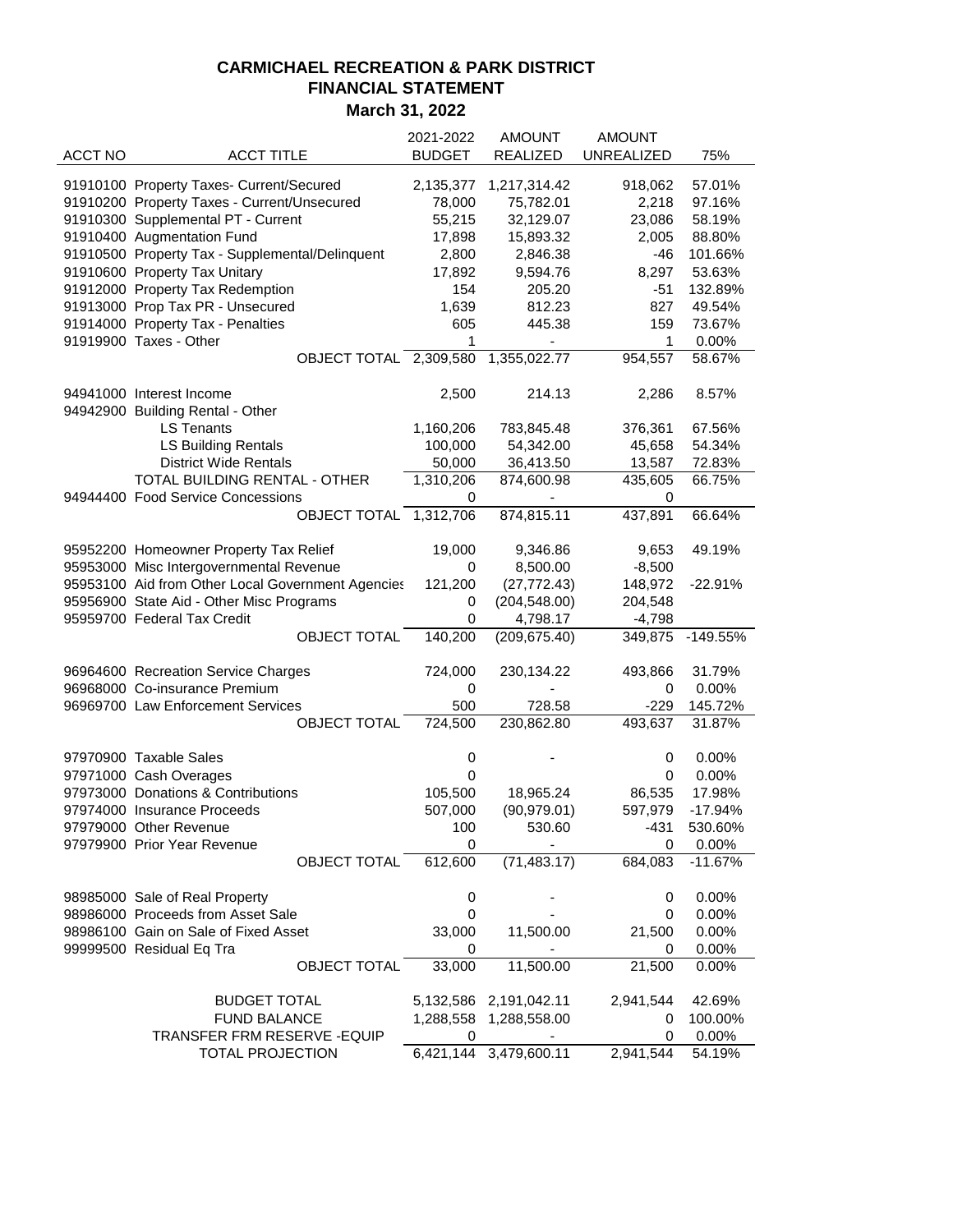**Combination** 

|         |                                        | 2021-2022     |              |                      |      |
|---------|----------------------------------------|---------------|--------------|----------------------|------|
| ACCT NO | <b>ACCT TITLE</b>                      | FINAL BGT ENC |              | <b>SPENT BALANCE</b> | 75%  |
| 1000's  | <b>SALARIES &amp; EE BENEFITS:</b>     |               |              |                      |      |
|         |                                        |               |              |                      |      |
|         |                                        |               |              |                      |      |
| 1110    | S & W - Regular F/T                    | 1,358,758     | 939,659.51   | 419,098              | 69%  |
| 1122    | S & W - Temp P/T                       | 240,000       | 91,929.67    | 148,070              | 38%  |
|         | S & W - Temp P/T Building Monitors     | 42,000        | 16,342.34    | 25,658               | 39%  |
| 1124    | S & W - Board Members                  |               |              |                      |      |
| 1130    | Overtime                               | 1,000         | 22.13        | 978                  | 2%   |
| 1141    | Premium Pay                            | 0             | 0.00         | 0                    |      |
| 1143    | Allowances                             | 10,656        | 7,992.00     | 2,664                | 75%  |
| 1152    | <b>Terminal Pay</b>                    |               | 17,334.47    | $-17,334$            |      |
| 1210    | Retirement                             | 479,561       | 332,975.02   | 146,586              | 69%  |
| 1220    | <b>OASHDI</b>                          | 125,756       | 81,986.98    | 43,769               | 65%  |
| 1230    | Group Insurance                        | 440,853       | 279,609.86   | 161,243              | 63%  |
| 1230-2  | Dental                                 | 30,573        |              | 9,954                | 67%  |
|         |                                        |               | 20,619.00    |                      |      |
| 1230-3  | Life                                   | 381           | 188.76       | 192                  | 50%  |
| 1230-4  | Vision                                 | 2,670         | 1,561.14     | 1,109                | 58%  |
| 1241    | Workers' Comp                          | 51,477        | 51,476.64    | 0                    | 100% |
| 1251    | Unemployment                           | 11,404        | 5,804.16     | 5,600                | 51%  |
| 1880    | SAL & EE Benefits Prior Year           |               | 2,542.27     | $-2,542$             |      |
|         | <b>OBJECT TOTAL</b>                    | 2,795,089     | 1,850,043.95 | 945,045 66.2%        |      |
|         |                                        |               |              |                      |      |
| 2000's  | <b>SERVICES &amp; SUPPLIES</b>         |               |              |                      |      |
| 2005    | <b>Advertising &amp; Legal Notices</b> | 35,450        | 14,889.04    | 20,561               | 42%  |
| 2015    | <b>Bluprint/Copying Service</b>        | 2,400         | 0.00         | 2,400                | 0%   |
| 2022    | <b>Books/Personal Supplies</b>         | 200           | 0.00         | 200                  | 0%   |
| 2024    | Periodicals/Subscriptions              |               |              |                      |      |
|         |                                        |               |              |                      |      |
| 2029    | <b>Business/Conference Expenses</b>    | 10,000        | 2,479.00     | 7,521                | 25%  |
| 2035    | <b>Education/Training Services</b>     | 9,500         | 1,845.30     | 7,655                | 19%  |
| 2036    | <b>Education/Training Supplies</b>     |               |              |                      |      |
| 2037    | <b>Tuition Reimbursement</b>           |               |              |                      |      |
| 2038    | <b>Employee Recognition</b>            |               | 58.87        | -59                  |      |
| 2039    | Transportation                         | 3,400         | 317.96       | 3,082                | 9%   |
| 2051    | Liability Insurance - District Wide    | 184,633       | 185,593.69   | -961                 | 101% |
| 2061    | Memberships                            | 8,215         | 6,230.03     | 1,985                | 76%  |
| 2076    | <b>Office Supplies</b>                 | 9,777         | 3,636.35     | 6,141                | 37%  |
| 2081    | Postage                                | 14,500        | 8,039.65     | 6,460                | 55%  |
| 2085    | <b>Printing Services</b>               | 1,000         | 31.36        | 969                  | 3%   |
| 2103    | Agricultural/Horticultural Services    | 140,000       | 89,872.52    | 50,127               | 64%  |
| 2104    | Agricultural/Horticultural Supplies    | 55,000        | 2,568.06     | 52,432               | 5%   |
| 2111    |                                        |               |              |                      | 75%  |
|         | <b>Building Maintenance Service</b>    | 20,000        | 15,094.37    | 4,906                |      |
| 2112    | <b>Building/Carpentry Supplies</b>     | 30,000        | 6,457.30     | 23,543               | 22%  |
| 2122    | <b>Chemical Supplies</b>               | 0             | 0.00         | 0                    |      |
| 2131    | <b>Electrical Services</b>             | 9,000         | 4,894.00     | 4,106                | 54%  |
| 2132    | <b>Electrical Supplies</b>             | 8,500         | 6,168.43     | 2,332                | 73%  |
| 2141    | <b>Land Improvement Services</b>       | 12,000        | 14,496.70    | $-2,497$             | 121% |
| 2142    | Land Improvement Supplies              | 60,000        | 37,129.83    | 22,870               | 62%  |
| 2151    | Mechanical System Maintenance Services | 90,000        | 105,369.66   | $-15,370$            | 117% |
| 2152    | Mechanical System Maintenance Supplies | 20,000        | 9,487.31     | 10,513               | 47%  |
| 2162    | <b>Painting Supplies</b>               | 3,500         | 1,786.85     | 1,713                | 51%  |
| 2167    | <b>Plumbing Services</b>               | 5,000         | 5,052.74     | -53                  | 101% |
| 2168    | <b>Plumbing Supplies</b>               | 25,000        | 5,340.76     | 19,659               | 21%  |
| 2185    | <b>Permit Charges</b>                  | 3,000         | 2,205.00     | 795                  | 74%  |
| 2191    |                                        |               | 22,746.61    |                      | 50%  |
|         | <b>Electricity - District Wide</b>     | 45,550        |              | 22,803               |      |
|         | LS - Electricity                       | 110,250       | 75,215.55    | 35,034               | 68%  |
| 2192    | Natural Gas/LPG - District Wide        | 5,175         | 5,938.79     | $-764$               | 115% |
|         | LS - Natural Gas/LPB                   | 54,600        | 77,958.30    | $-23,358$            | 143% |
| 2193    | Refuse Collection/Disposal Service     | 49,050        | 28,475.57    | 20,574               | 58%  |
|         | LS - Refuse                            | 16,500        | 9,798.86     | 6,701                | 59%  |
| 2195    | Sewage Disposal Service                | 4,625         | 2,728.12     | 1,897                | 59%  |
|         | LS - Sewer                             | 18,250        | 10,250.58    | 7,999                | 56%  |
| 2197    | <b>Telephone Service</b>               | 44,000        | 33,258.61    | 10,741               | 76%  |
|         |                                        |               |              |                      |      |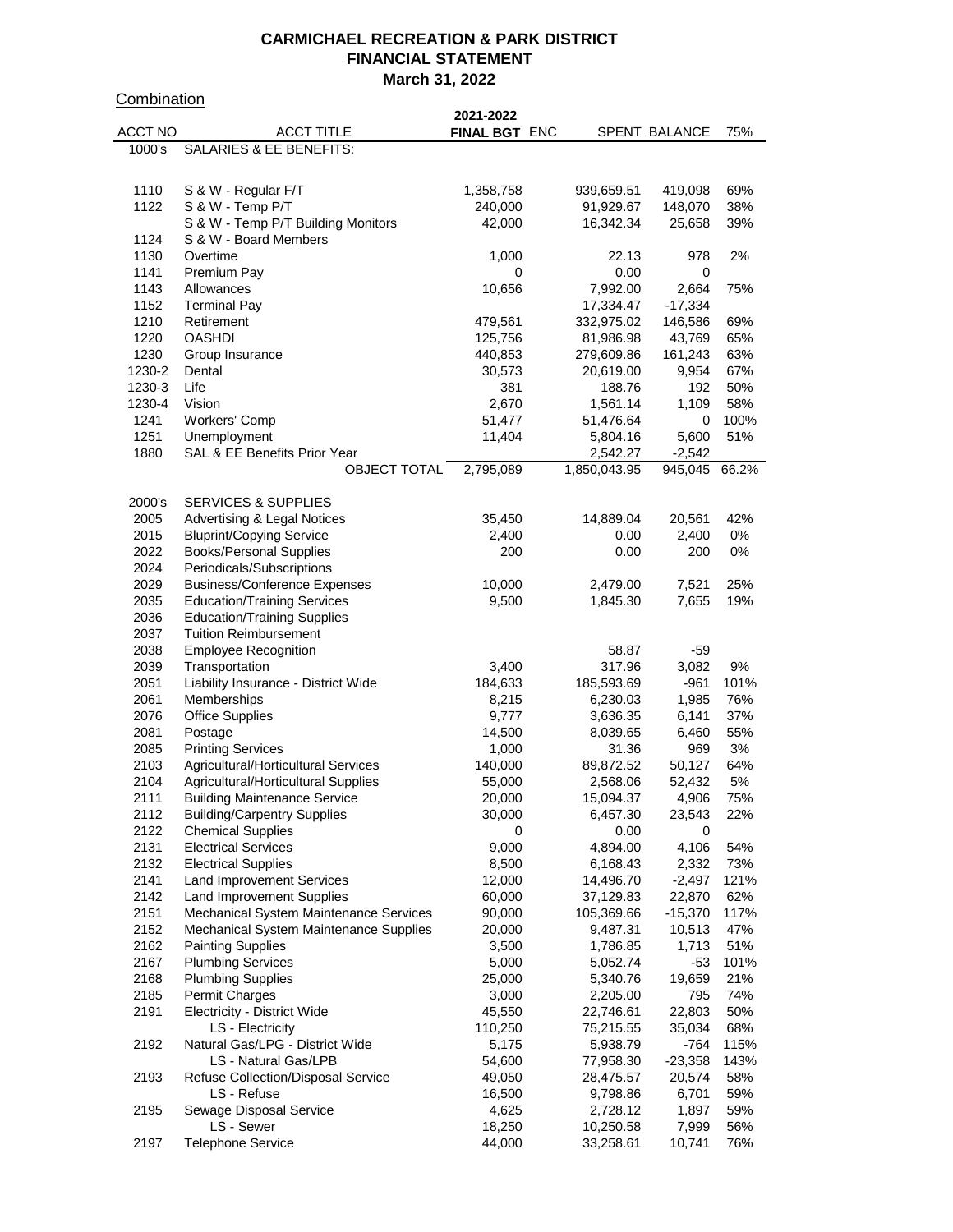**Combination** 

| <u>UUINININIUUI</u> |                                                        | 2021-2022          |                        |                    |          |
|---------------------|--------------------------------------------------------|--------------------|------------------------|--------------------|----------|
| <b>ACCT NO</b>      | <b>ACCT TITLE</b>                                      | FINAL BGT ENC      |                        | SPENT BALANCE      | 75%      |
| 2198                | Water                                                  | 249,400            | 178,879.41             | 70,521             | 72%      |
| 2205                | <b>Auto Maintenance Services</b>                       | 12,000             | 5,135.28               | 6,865              | 43%      |
| 2206                | <b>Auto Maintenance Supplies</b>                       | 10,500             | 7,401.37               | 3,099              | 70%      |
| 2226                | <b>Expendable Tools/Inst Supplies</b>                  | 7,500              | 2,406.77               | 5,093              | 32%      |
| 2231                | Fire/Crash/Rescue Service                              | 1,000              | 1,695.86               | -696               | 0%       |
| 2232                | <b>Fire Supplies</b>                                   | 1,000              | 27.91                  | 972                | 3%       |
| 2236                | Fuel/Lubricants                                        | 17,500             | 9,845.04               | 7,655              | 56%      |
| 2252                | <b>Medical Equip Maintenance</b>                       | 0                  | 0.00                   | 0                  |          |
| 2261                | <b>Office Equipment Maintenance Services</b>           | 19,500             | 6,358.16               | 13,142             | 33%      |
| 2262                | Office Equipment Maintenance Supplies                  | 18,600             | 11,343.71              | 7,256              | 61%      |
| 2275                | Rent/Lease Equipment                                   | 22,950             | 11,228.55              | 11,721             | 49%      |
| 2291                | Other Equipment Maintenance Svc                        | 4,500              | 0.00                   | 4,500              | 0%       |
| 2292                | Other Equipment Maintenance Supply                     | 2,500              | 0.00                   | 2,500              | 0%       |
| 2314                | <b>Clothing/Personal Supplies</b>                      | 10,000             | 2,977.41               | 7,023              | 30%      |
| 2321                | <b>Custodial Services</b>                              | 110,000            | 42,879.91              | 67,120             | 39%      |
| 2322                | <b>Custodial Supplies</b>                              | 23,100             | 9,566.96               | 13,533             | 41%      |
| 2332                | <b>Food/Catering Supplies</b>                          | 1,800              | 313.20                 | 1,487              | 17%      |
| 2443                | <b>Medical Service</b>                                 | 5,300              | 1,451.00               | 3,849              | 27%      |
| 2444                | <b>Medical Supplies</b>                                | 1,000              | 1,149.06               | $-149$             | 115%     |
| 2505                | <b>Accounting/Financial Services</b>                   | 30,000             | 3,021.00               | 26,979             | 10%      |
| 2507                | <b>Assessor's Collection Services</b>                  | 28,000             | 13,434.91              | 14,565             | 48%      |
| 2508                | <b>Clerk of Board Services</b>                         | 0                  | 139.00                 | -139               |          |
| 2541                | <b>Personnel Services</b>                              | 4,175              | 664.00                 | 3,511              | 16%      |
| 2552                | <b>Environmental Services</b>                          | 47,488             | 16,152.02              | 31,336             |          |
| 2571                | <b>Security Services</b>                               | 80,000             | 38,973.50              | 41,027             | 49%      |
| 2591                | <b>Other Professional Services</b>                     | 20,000             | 12,032.73              | 7,967              | 60%      |
| 2711                | <b>DTECH Labor</b>                                     | 2,963              | 0.00                   | 2,963              | 0%       |
| 2811                | <b>Data Processing Services</b>                        | 10,000             | 3,544.35               | 6,456              | 35%      |
| 2812                | <b>Computer Software/Licensing</b>                     | 16,150             | 12,515.70              | 3,634              | 77%      |
| 2813                | Sales Tax Adjustment-Board of Eq                       | 0                  | 0.00                   | 0                  |          |
| 2851                | <b>Recreation Services</b>                             | 188,000            | 47,505.67              | 140,494            | 25%      |
| 2852                | <b>Recreation Supplies</b>                             | 57,364             | 26,936.33              | 30,428             | 47%      |
| 2880                | Prior Year Service & Supply                            | 0                  | 0.00                   | 0                  |          |
| 2896                | Cash/Inventory Shortages                               | 0                  | 0.00                   | 0                  |          |
| 2898                | <b>Other Operating Supplies</b>                        | 450                | 0.00                   | 450                | 0%       |
| 2899                | <b>Other Operating Services</b>                        | 26,500             | 25,331.74              | 1,168              | 96%      |
|                     | <b>PBID</b>                                            | 34,460             | 14,543.01              | 19,917             | 42%      |
| 2911                | DTECH LABOR - ACP                                      | 0                  | 2,963.49               | $-2,963$           |          |
| 2912                | DTECH FEE - ACP                                        | 0                  | 0.00                   | 0                  |          |
| 2921                | <b>GS Printing Services</b>                            | 10                 | 0.00                   | 10                 | 0%       |
| 2934                | <b>Real Estate Services</b>                            |                    |                        |                    |          |
|                     | OBJECT TOTAL                                           | 2,171,785          | 1,305,832.82           | 865,952            | 60%      |
| 3000's              | <b>INTEREST &amp; ASSESSMENTS</b>                      |                    |                        |                    |          |
| 3210                | <b>Interest Expense</b>                                |                    |                        |                    |          |
| 3230                | Lease Obligation Retirement                            |                    |                        |                    |          |
|                     | <b>OBJECT TOTAL</b>                                    |                    |                        |                    |          |
|                     |                                                        |                    |                        |                    |          |
| 4000's              | <b>FIXED ASSETS</b>                                    |                    |                        |                    |          |
| 4201                | Structures & Improvements                              | 551,200            | 50,120.95              | 501,079            | 9%       |
| 4202                | Improvements Other than Buildings                      | 197,500            | 62,548.18              | 134,952            | 32%      |
|                     | <b>OBJECT TOTAL</b>                                    | 748,700            | 112,669.13             | 636,031            | 15%      |
| 4301                | Equipment - Prop                                       | 205,570            | 0.00                   | 205,570            | 0%       |
|                     | <b>OBJECT TOTAL</b>                                    | 205,570            | 0.00                   | 205,570            | 0%       |
|                     |                                                        |                    |                        |                    |          |
| 7901                | Appropriation for Contingencies<br><b>OBJECT TOTAL</b> | 500,000<br>500,000 | 0.00<br>0.00           | 500,000<br>500,000 | 0%<br>0% |
|                     |                                                        |                    |                        |                    |          |
|                     | <b>BUDGET UNIT TOTAL</b>                               | 6,421,144          | 3,268,545.90 3,152,598 |                    | 51%      |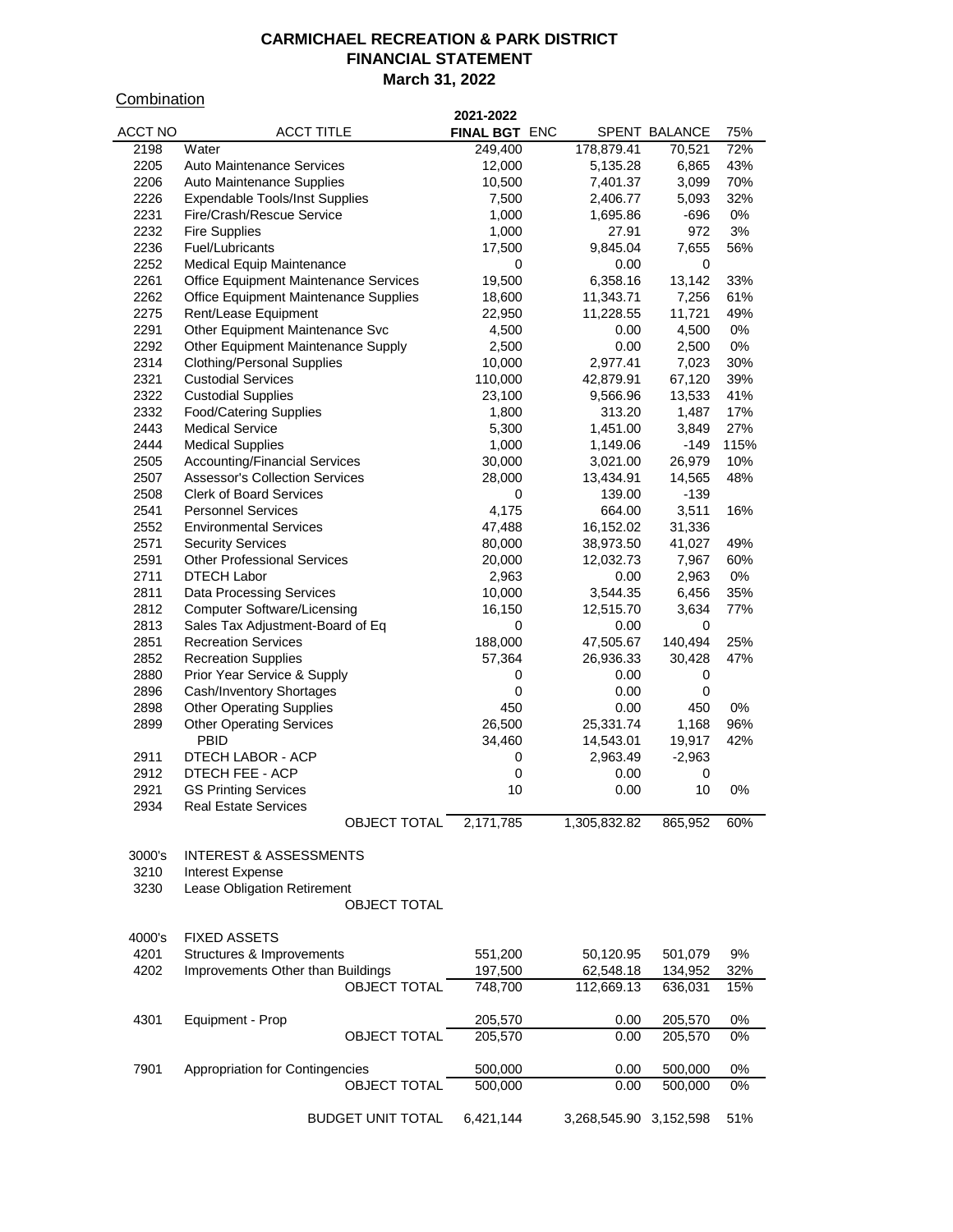**Administration** 

|                |                                         | 2021-2022     |              |                |      |
|----------------|-----------------------------------------|---------------|--------------|----------------|------|
| <b>ACCT NO</b> | <b>ACCT TITLE</b>                       | FINAL BGT ENC | <b>SPENT</b> | <b>BALANCE</b> | 75%  |
| 1000's         | SALARIES & EE BENEFITS:                 |               |              |                |      |
| 1110           | S & W - Regular F/T                     | 501,313       | 373,180.40   | 128,133        | 74%  |
| 1122           | S & W - Temp P/T                        |               |              |                |      |
|                | S & W - Temp P/T Building Monitors      |               |              |                |      |
| 1124           | S & W - Board Members                   |               |              |                |      |
| 1130           | Overtime                                |               |              |                |      |
| 1141           | Premium Pay                             |               |              |                |      |
| 1143           | Allowances                              | 7,776         | 5,832.00     | 1,944          | 75%  |
| 1152           | <b>Terminal Pay</b>                     |               |              |                |      |
| 1210           | Retirement                              | 185,651       | 138,086.65   | 47,564         | 74%  |
| 1220           | <b>OASHDI</b>                           | 38,373        | 28,994.47    | 9,379          | 76%  |
| 1230           | Group Insurance                         | 120,295       | 85,744.38    | 34,551         | 71%  |
| 1230-2         | Dental                                  | 9,243         | 6,399.00     | 2,844          | 69%  |
| 1230-3         | Life                                    | 97            | 67.32        | 30             | 69%  |
|                |                                         |               |              |                |      |
| 1230-4         | Vision                                  | 934           | 663.30       | 271            | 71%  |
| 1241           | Workers' Comp                           | 3,123         | 3,123.00     | 0              | 100% |
| 1251           | Unemployment                            | 1,470         | 966.00       | 504            | 66%  |
| 1880           | <b>SAL &amp; EE Benefits Prior Year</b> |               |              |                |      |
|                | <b>OBJECT TOTAL</b>                     | 868,275       | 643,056.52   | 225,218        | 74%  |
|                |                                         |               |              |                |      |
| 2000's         | <b>SERVICES &amp; SUPPLIES</b>          |               |              |                |      |
| 2005           | <b>Advertisting &amp; Legal Notices</b> | 1,500         | 886.88       | 613            | 59%  |
| 2015           | <b>Blueprint/Copying Service</b>        |               |              |                |      |
| 2022           | <b>Books/Personal Supplies</b>          | 200           |              | 200            | 0%   |
| 2024           | Periodicals/Subscriptions               |               |              |                |      |
| 2029           | <b>Business/Conference Expenses</b>     | 3,500         | 12.00        | 3,488          | 0%   |
| 2035           | <b>Education/Training Services</b>      | 3,500         | 1,492.20     | 2,008          | 43%  |
| 2036           | <b>Education/Training Supplies</b>      |               |              |                |      |
| 2037           | <b>Tuition Reimbursement</b>            |               |              |                |      |
| 2038           | <b>Employee Recognition</b>             |               | 58.87        | -59            |      |
| 2039           | Transportation                          | 1,200         | 173.96       | 1,026          | 2%   |
| 2051           | Liability Insurance - District Wide     | 184,633       | 185,593.69   | -961           | 101% |
| 2061           | Memberships                             | 7,050         | 5,321.00     | 1,729          | 75%  |
| 2076           | <b>Office Supplies</b>                  | 7,000         | 2,537.24     | 4,463          | 36%  |
| 2081           | Postage                                 | 2,000         | 1,917.25     | 83             | 96%  |
| 2085           | <b>Printing Services</b>                | 750           |              | 750            | 0%   |
| 2103           | Agricultural/Horticultural Services     |               |              |                |      |
| 2104           | Agricultural/Horticultural Supplies     |               |              |                |      |
| 2111           | <b>Building Maintenance Service</b>     |               |              |                |      |
| 2112           | <b>Building/Carpentry Supplies</b>      |               |              |                |      |
| 2122           | <b>Chemical Supplies</b>                |               |              |                |      |
| 2131           | <b>Electrical Services</b>              |               |              |                |      |
| 2132           | <b>Electrical Supplies</b>              |               |              |                |      |
| 2141           | <b>Land Improvement Services</b>        |               |              |                |      |
| 2142           | <b>Land Improvement Supplies</b>        |               |              |                |      |
| 2151           | Mechanical System Maintenance Services  |               |              |                |      |
| 2152           | Mechanical System Maintenance Supplies  |               |              |                |      |
| 2162           | <b>Painting Supplies</b>                |               |              |                |      |
| 2167           | <b>Plumbing Services</b>                |               |              |                |      |
| 2168           | <b>Plumbing Supplies</b>                |               |              |                |      |
| 2185           | Permit Charges                          |               |              |                |      |
| 2191           | <b>Electricity - District Wide</b>      | 1,000         | 454.93       | 545            | 45%  |
|                | LS - Electricity                        | 1,950         | 1,504.31     | 446            | 77%  |
| 2192           | Natural Gas/LPG - District Wide         | 125           | 118.77       | 6              | 95%  |
|                | LS - Natural Gas/LPB                    | 1,100         | 1,559.19     | -459           | 142% |
| 2193           | Refuse Collection/Disposal Service      | 950           | 569.54       | 380            | 60%  |
|                | LS - Refuse                             | 400           | 195.97       | 204            | 49%  |
| 2195           | Sewage Disposal Service                 | 100           | 54.57        | 45             | 55%  |
|                | LS - Sewer                              | 400           | 205.02       | 195            | 51%  |
| 2197           | <b>Telephone Service</b>                | 1,000         | 2,429.18     | $-1,429$       | 243% |
|                |                                         |               |              |                |      |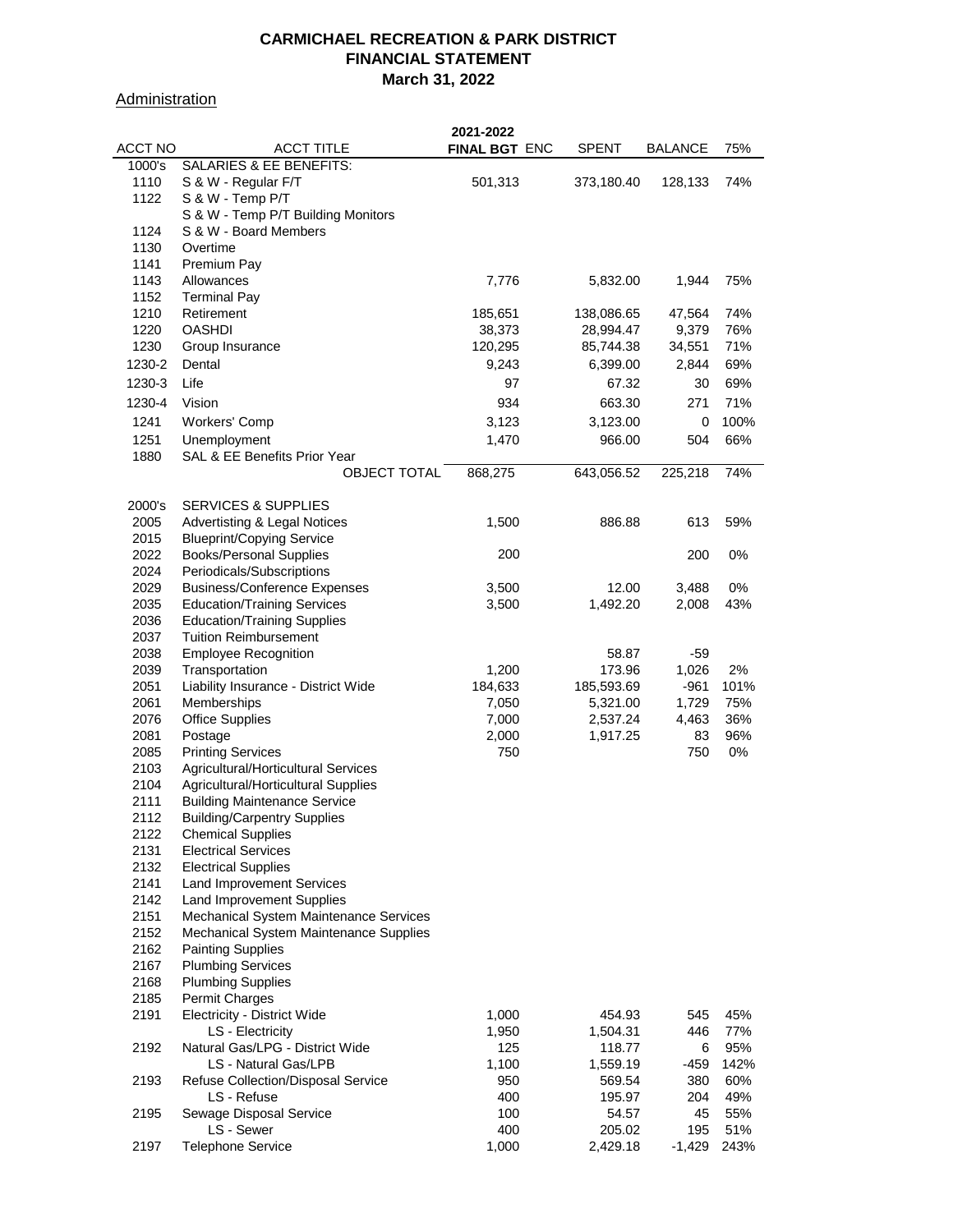#### **Administration**

|         |                                       | 2021-2022     |              |                  |      |
|---------|---------------------------------------|---------------|--------------|------------------|------|
| ACCT NO | <b>ACCT TITLE</b>                     | FINAL BGT ENC | <b>SPENT</b> | BALANCE          | 75%  |
| 2198    | Water                                 | 5,000         | 3,577.61     | 1,422            | 72%  |
| 2205    | <b>Auto Maintenance Services</b>      |               |              |                  |      |
| 2206    | Auto Maintenance Supplies             |               |              |                  |      |
| 2226    | <b>Expendable Tools/Inst Supplies</b> |               |              |                  |      |
| 2231    | Fire/Crash/Rescue Service             |               |              |                  |      |
|         |                                       |               |              |                  |      |
| 2232    | <b>Fire Supplies</b>                  |               |              |                  |      |
| 2236    | Fuel/Lubricants                       |               |              |                  |      |
| 2252    | <b>Medical Equip Maintenance</b>      |               |              |                  |      |
| 2261    | Office Equipment Maintenance Services | 15,000        | 3,894.03     | 11,106           | 26%  |
| 2262    | Office Equipment Maintenance Supplies | 18,000        | 11,154.10    | 6,846            | 62%  |
| 2275    | Rent/Lease Equipment                  | 8,000         | 2,454.93     | 5,545            | 31%  |
| 2291    | Other Equipment Maintenance Svc       |               |              |                  |      |
| 2292    | Other Equipment Maintenance Supply    |               |              |                  |      |
| 2314    | <b>Clothing/Personal Supplies</b>     |               |              |                  |      |
| 2321    | <b>Custodial Services</b>             |               |              |                  |      |
| 2322    |                                       |               | 167.29       |                  |      |
|         | <b>Custodial Supplies</b>             | 100           |              | -67              | 167% |
| 2332    | <b>Food/Catering Supplies</b>         | 600           | 313.20       | 287              | 52%  |
| 2443    | <b>Medical Service</b>                | 150           |              | 150              | 0%   |
| 2444    | <b>Medical Supplies</b>               | 1,000         | 1,149.06     | $-149$           | 115% |
| 2505    | <b>Accounting/Financial Services</b>  | 30,000        | 3,021.00     | 26,979           | 0%   |
| 2507    | <b>Assessor's Collection Services</b> | 28,000        | 13,434.91    | 14,565           | 0%   |
| 2508    | <b>Clerk of Board Services</b>        |               | 139.00       | -139             |      |
| 2541    | <b>Personnel Services</b>             | 75            |              | 75               | 0%   |
| 2552    | <b>Environmental Services</b>         | 12,488        |              | 12,488           | 0%   |
| 2571    | <b>Security Services</b>              | 65,000        | 34,747.50    | 30,253           | 53%  |
|         |                                       |               |              |                  |      |
| 2591    | <b>Other Professional Services</b>    | 20,000        | 3,032.73     | 16,967           | 15%  |
| 2711    | DTeck Labor                           | 2,963         |              | 2,963            | 0%   |
| 2811    | <b>Data Processing Services</b>       | 10,000        | 3,544.35     | 6,456            | 35%  |
| 2812    | <b>Computer Software/Licensing</b>    | 14,000        | 12,315.70    | 1,684            | 88%  |
| 2813    | Sales Tax Adjustment-Board of Eq      |               |              |                  |      |
| 2851    | <b>Recreation Services</b>            |               |              |                  |      |
| 2852    | <b>Recreation Supplies</b>            |               |              |                  |      |
| 2880    | Prior Year Service & Supply           |               |              |                  |      |
| 2896    | Cash/Inventory Shortages              |               |              |                  |      |
| 2898    | <b>Other Operating Supplies</b>       | 450           |              | 450              | 0%   |
|         |                                       |               |              |                  | 100% |
| 2899    | <b>Other Operating Services</b>       | 25,000        | 24,881.74    | 118              |      |
|         | <b>PBID</b>                           | 34,460        | 14,543.01    | 19,917           | 42%  |
| 2911    | DTECH LABOR - ACP                     |               | 2,963.49     | $-2,963$         |      |
| 2912    | <b>DTECH FEE - ACP</b>                |               |              |                  |      |
| 2921    | <b>GS Printing Services</b>           | 10            |              | 10               | 0%   |
| 2934    | <b>Real Estate Services</b>           |               |              |                  |      |
|         | <b>OBJECT TOTAL</b>                   | 508,654       | 340,418.22   | 168,236          | 67%  |
|         |                                       |               |              |                  |      |
| 3000's  | <b>INTEREST &amp; ASSESSMENTS</b>     |               |              |                  |      |
| 3210    | <b>Interest Expense</b>               |               |              |                  |      |
| 3230    | Lease Obligation Retirement           |               |              |                  |      |
|         |                                       |               |              |                  |      |
|         | OBJECT TOTAL                          |               |              |                  |      |
|         |                                       |               |              |                  |      |
| 4000's  | <b>FIXED ASSETS</b>                   |               |              |                  |      |
| 4201    | Structures & Improvements             | 551,200       | 50,120.95    | 501,079          | 9%   |
| 4202    | Improvements Other than Buildings     | 197,500       | 62,548.18    | 134,952          | 32%  |
|         | <b>OBJECT TOTAL</b>                   | 748,700       | 112,669.13   | 636,031          | 15%  |
|         |                                       |               |              |                  |      |
| 4301    | Equipment - Prop                      |               |              |                  |      |
|         | <b>OBJECT TOTAL</b>                   |               |              |                  |      |
|         |                                       |               |              |                  |      |
| 7901    | Appropriation for Contingencies       | 500,000       |              | 500,000          | 0%   |
|         |                                       |               |              |                  |      |
|         | <b>OBJECT TOTAL</b>                   | 500,000       | 0.00         | 500,000          | 0%   |
|         |                                       |               |              |                  |      |
|         | <b>BUDGET UNIT TOTAL</b>              | 2,625,629     | 1,096,143.87 | 1,529,485 41.75% |      |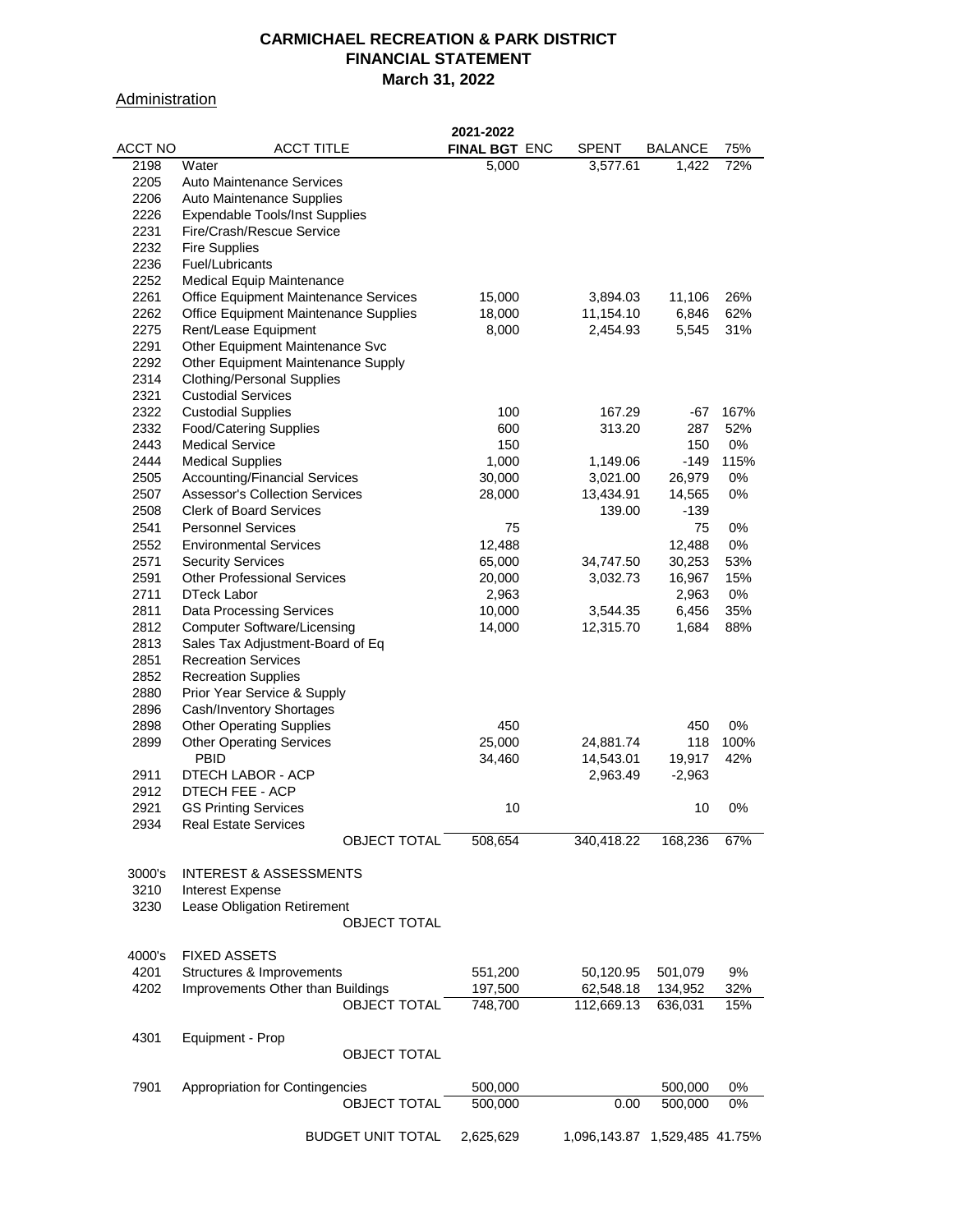#### **Recreation**

|         |                                         | 2021-2022            |            |               |           |
|---------|-----------------------------------------|----------------------|------------|---------------|-----------|
| ACCT NO | <b>ACCT TITLE</b>                       | <b>FINAL BGT ENC</b> | SPENT      | BALANCE 75%   |           |
| 1000's  | SALARIES & EE BENEFITS:                 |                      |            |               |           |
| 1110    | S & W - Regular F/T & P/T               | 376,767              | 271,610.32 | 105,157 72%   |           |
| 1122    | S & W - Temp P/T                        | 240,000              | 91,929.67  | 148,070 38%   |           |
|         | S & W - Temp P/T Building Monitors      | 42,000               | 16,342.34  | 25,658 39%    |           |
| 1124    | S & W - Board Members                   |                      |            |               |           |
|         | Overtime                                |                      |            |               | 4%        |
| 1130    |                                         | 500                  | 22.13      | 478           |           |
| 1141    | Premium Pay                             |                      |            |               |           |
| 1143    | Allowances                              | 2,304                | 1,728.00   |               | 576 75%   |
| 1152    | <b>Terminal Pay</b>                     |                      |            |               |           |
| 1210    | Retirement                              | 130,145              | 92,980.18  | 37,165 71%    |           |
| 1220    | <b>OASHDI</b>                           | 50,610               | 29,116.88  | 21,493 58%    |           |
| 1230    | Group Insurance                         | 127,985              | 83,259.06  | 44,726 65%    |           |
| 1230-2  | Dental                                  | 9,480                | 7,228.50   | 2,252 76%     |           |
| 1230-3  | Life                                    | 185                  | 61.54      |               | 123 33%   |
| 1230-4  | Vision                                  | 678                  |            |               |           |
|         |                                         |                      | 379.28     |               | 299 56%   |
| 1241    | Workers' Comp                           | 13,995               | 13,995.00  |               | 0 100%    |
| 1251    | Unemployment                            | 8,044                | 3,536.16   | 4,508 44%     |           |
| 1880    | SAL & EE Benefits Prior Year            |                      | 2,542.27   | $-2,542$      |           |
|         | OBJECT TOTAL                            | 1,002,693            | 614,731.33 | 387,962 61%   |           |
|         |                                         |                      |            |               |           |
| 2000's  | <b>SERVICES &amp; SUPPLIES</b>          |                      |            |               |           |
|         |                                         |                      |            |               |           |
| 2005    | <b>Advertisting &amp; Legal Notices</b> | 32,450               | 14,002.16  | 18,448 43%    |           |
| 2015    | <b>Bluprint/Copying Service</b>         |                      |            |               |           |
| 2022    | <b>Books/Personal Supplies</b>          |                      |            |               |           |
| 2024    | Periodicals/Subscriptions               |                      |            |               |           |
| 2029    | <b>Business/Conference Expenses</b>     | 2,500                | 2,467.00   |               | 33 99%    |
| 2035    | <b>Education/Training Services</b>      | 2,000                | 349.00     | 1,651 17%     |           |
| 2036    | <b>Education/Training Supplies</b>      |                      |            |               |           |
| 2037    | <b>Tuition Reimbursement</b>            |                      |            |               |           |
| 2038    | <b>Employee Recognition</b>             |                      |            |               |           |
| 2039    | Transportation                          | 2,200                | 144.00     | 2,056         | 7%        |
| 2051    | Liability Insurance - District Wide     |                      |            |               |           |
|         |                                         |                      |            |               | 88%       |
| 2061    | Memberships                             | 865                  | 764.03     | 101           |           |
| 2076    | <b>Office Supplies</b>                  | 2,400                | 1,044.66   | 1,355 44%     |           |
| 2081    | Postage                                 | 12,500               | 6,115.40   | 6,385 49%     |           |
| 2085    | <b>Printing Services</b>                | 200                  |            | 200           | 0%        |
| 2103    | Agricultural/Horticultural Services     |                      |            |               |           |
| 2104    | Agricultural/Horticultural Supplies     |                      |            |               |           |
| 2111    | <b>Building Maintenance Service</b>     |                      |            |               |           |
| 2112    | <b>Building/Carpentry Supplies</b>      |                      |            |               |           |
| 2122    | <b>Chemical Supplies</b>                |                      |            |               |           |
| 2131    | <b>Electrical Services</b>              |                      |            |               |           |
| 2132    | <b>Electrical Supplies</b>              | 1,000                |            | 1,000         | 0%        |
| 2141    |                                         |                      |            |               |           |
|         | <b>Land Improvement Services</b>        |                      |            |               |           |
| 2142    | Land Improvement Supplies               |                      |            |               |           |
| 2151    | Mechanical System Maintenance Services  |                      |            |               |           |
| 2152    | Mechanical System Maintenance Supplies  |                      |            |               |           |
| 2162    | <b>Painting Supplies</b>                |                      |            |               |           |
| 2167    | <b>Plumbing Services</b>                |                      |            |               |           |
| 2168    | <b>Plumbing Supplies</b>                |                      |            |               |           |
| 2185    | Permit Charges                          |                      |            |               |           |
| 2191    | Electricity - District Wide             | 7,800                | 3,866.93   | 3,933 50%     |           |
|         | LS - Electricity                        | 18,800               | 12,786.66  | 6,013 68%     |           |
| 2192    | Natural Gas/LPG - District Wide         | 900                  |            |               | -110 112% |
|         |                                         |                      | 1,009.58   |               |           |
|         | LS - Natural Gas/LPB                    | 9,300                | 13,252.91  | $-3,953$ 143% |           |
| 2193    | Refuse Collection/Disposal Service      | 8,100                | 4,840.84   | 3,259 60%     |           |
|         | LS - Refuse                             | 3,600                | 1,665.79   | 1,934 46%     |           |
| 2195    | Sewage Disposal Service                 | 800                  | 463.76     |               | 336 58%   |
|         | LS - Sewer                              | 3,100                | 1,742.60   | 1,357 56%     |           |
| 2197    | <b>Telephone Service</b>                | 8,000                | 5,347.97   | 2,652 67%     |           |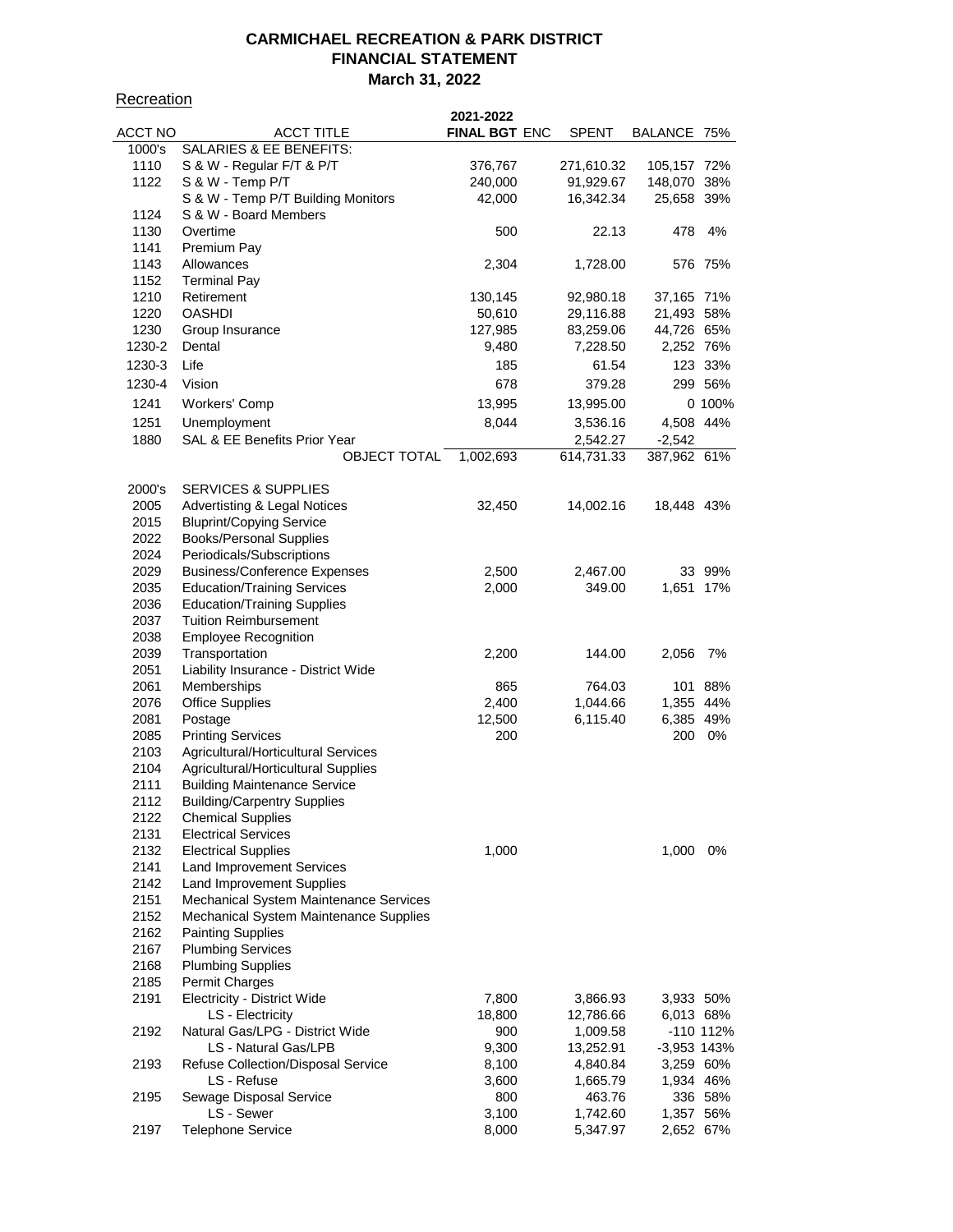**Recreation** 

|                |                                       | 2021-2022            |              |             |         |
|----------------|---------------------------------------|----------------------|--------------|-------------|---------|
| <b>ACCT NO</b> | ACCT TITLE                            | <b>FINAL BGT ENC</b> | <b>SPENT</b> | BALANCE 75% |         |
| 2198           | Water                                 | 42,400               | 30,409.50    | 11,991      | 72%     |
| 2205           | <b>Auto Maintenance Services</b>      | 2,000                | 1,082.84     |             | 917 54% |
| 2206           | Auto Maintenance Supplies             | 500                  |              | 500         | 0%      |
| 2226           | Expendable Tools/Inst Supplies        |                      |              |             |         |
|                |                                       |                      |              |             |         |
| 2231           | Fire/Crash/Rescue Service             |                      |              |             |         |
| 2232           | <b>Fire Supplies</b>                  |                      |              |             |         |
| 2236           | Fuel/Lubricants                       | 4,000                | 1,171.24     | 2,829 29%   |         |
| 2252           | <b>Medical Equip Maintenance</b>      |                      |              |             |         |
| 2261           | Office Equipment Maintenance Services | 4,500                | 2,464.13     | 2,036 55%   |         |
| 2262           | Office Equipment Maintenance Supplies | 600                  | 189.61       |             | 410 32% |
| 2275           | Rent/Lease Equipment                  | 6,950                | 5,393.98     | 1,556 78%   |         |
| 2291           | Other Equipment Maintenance Svc       |                      |              |             |         |
| 2292           | Other Equipment Maintenance Supply    |                      |              |             |         |
| 2314           | <b>Clothing/Personal Supplies</b>     |                      |              |             |         |
| 2321           | <b>Custodial Services</b>             |                      |              |             |         |
| 2322           | <b>Custodial Supplies</b>             |                      |              |             |         |
| 2332           | <b>Food/Catering Supplies</b>         | 1,100                |              | 1,100       | 0%      |
| 2443           | <b>Medical Service</b>                | 5,000                | 1,307.00     | 3,693 26%   |         |
| 2444           |                                       |                      |              |             |         |
|                | <b>Medical Supplies</b>               |                      |              |             |         |
| 2505           | <b>Accounting/Financial Services</b>  |                      |              |             |         |
| 2507           | <b>Assessor's Collection Services</b> |                      |              |             |         |
| 2508           | <b>Clerk of Board Services</b>        |                      |              |             |         |
| 2541           | <b>Personnel Services</b>             | 3,850                | 607.00       | 3,243 16%   |         |
| 2552           | <b>Environmental Services</b>         |                      |              |             |         |
| 2571           | <b>Security Services</b>              | 15,000               | 4,226.00     | 10,774 28%  |         |
| 2591           | <b>Other Professional Services</b>    |                      |              |             |         |
| 2711           | DTech Labor                           |                      |              |             |         |
| 2811           | <b>Data Processing Services</b>       |                      |              |             |         |
| 2812           | <b>Computer Software/Licensing</b>    | 2,150                | 200.00       | 1,950       | 9%      |
| 2813           | Sales Tax Adjustment-Board of Eq      |                      |              |             |         |
| 2851           | <b>Recreation Services</b>            | 188,000              | 47,505.67    | 140,494 25% |         |
| 2852           | <b>Recreation Supplies</b>            | 57,364               | 26,936.33    | 30,428 47%  |         |
| 2880           | Prior Year Service & Supply           |                      |              |             |         |
|                |                                       |                      |              |             |         |
| 2896           | Cash/Inventory Shortages              |                      |              |             |         |
| 2898           | <b>Other Operating Supplies</b>       |                      |              |             |         |
| 2899           | <b>Other Operating Services</b>       | 1,000                | 450.00       |             | 550 45% |
|                | <b>PBID</b>                           |                      |              |             |         |
| 2911           | DTECH LABOR - ACP                     |                      |              |             |         |
| 2912           | DTECH FEE - ACP                       |                      |              |             |         |
| 2921           | <b>GS Printing Services</b>           |                      |              |             |         |
| 2934           | <b>Real Estate Services</b>           |                      |              |             |         |
|                | <b>OBJECT TOTAL</b>                   | 450,929              | 191,806.59   | 259,122 43% |         |
|                |                                       |                      |              |             |         |
| 3000's         | <b>INTEREST &amp; ASSESSMENTS</b>     |                      |              |             |         |
| 3210           | <b>Interest Expense</b>               |                      |              |             |         |
| 3230           | Lease Obligation Retirement           |                      |              |             |         |
|                | <b>OBJECT TOTAL</b>                   |                      |              |             |         |
|                |                                       |                      |              |             |         |
| 4000's         | <b>FIXED ASSETS</b>                   |                      |              |             |         |
| 4201           | Structures & Improvements             |                      |              |             |         |
| 4202           | Improvements Other than Buildings     |                      |              |             |         |
|                | <b>OBJECT TOTAL</b>                   |                      |              |             |         |
|                |                                       |                      |              |             |         |
|                |                                       |                      |              |             |         |
| 4301           | Equipment - Prop                      | 110,570              |              | 110,570     | 0%      |
|                | <b>OBJECT TOTAL</b>                   | 110,570              |              | 110,570     | 0%      |
|                |                                       |                      |              |             |         |
| 7901           | Appropriation for Contingencies       |                      |              |             |         |
|                | <b>OBJECT TOTAL</b>                   |                      |              |             |         |
|                |                                       |                      |              |             |         |
|                | <b>BUDGET UNIT TOTAL</b>              | 1,564,192            | 806,537.92   | 757,654 52% |         |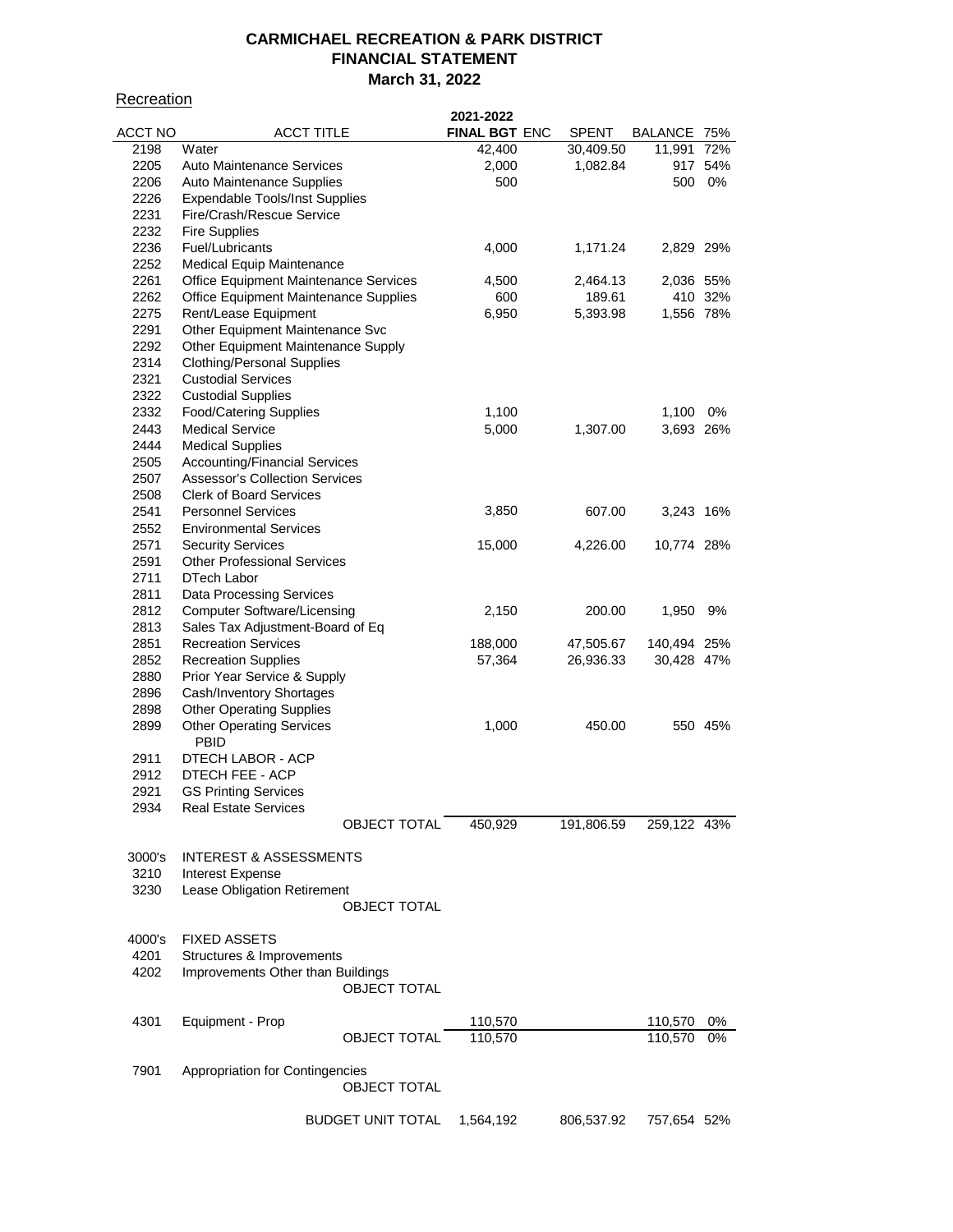**Maintenance** 

|                |                                               | 2021-2022            |              |                |      |
|----------------|-----------------------------------------------|----------------------|--------------|----------------|------|
| <b>ACCT NO</b> | <b>ACCT TITLE</b>                             | <b>FINAL BGT ENC</b> | <b>SPENT</b> | <b>BALANCE</b> | 75%  |
| 1000's         | <b>SALARIES &amp; EE BENEFITS:</b>            |                      |              |                |      |
| 1110           | S & W - Regular F/T & PT                      | 480,678              | 294,868.79   | 185,809        | 61%  |
| 1122           | S & W - Temp P/T                              |                      |              |                |      |
|                | S & W - Temp P/T Building Monitors            |                      |              |                |      |
| 1124           | S & W - Board Members                         |                      |              |                |      |
| 1130           | Overtime                                      | 500                  |              | 500            | 0%   |
| 1141           | Premium Pay                                   |                      |              |                |      |
| 1143           | Allowances                                    | 576                  | 432.00       | 144            | 75%  |
| 1152           | <b>Terminal Pay</b>                           |                      | 17,334.47    | $-17,334$      |      |
| 1210           | Retirement                                    | 163,765              | 101,908.19   | 61,857         | 62%  |
| 1220           | <b>OASHDI</b>                                 | 36,773               | 23,875.63    | 12,897         | 65%  |
| 1230           | Group Insurance                               | 192,573              | 110,606.42   | 81,967         | 57%  |
| 1230-2         | Dental                                        | 11,850               | 6,991.50     | 4,859          | 59%  |
| 1230-3         | Life                                          | 99                   | 59.90        | 39             | 61%  |
| 1230-4         | Vision                                        | 1,058                | 518.56       | 539            | 49%  |
|                |                                               |                      |              |                |      |
| 1241           | Workers' Comp                                 | 34,359               | 34,358.64    | 0              | 100% |
| 1251           | Unemployment                                  | 1,890                | 1,302.00     | 588            | 69%  |
| 1880           | SAL & EE Benefits Prior Year                  |                      |              |                |      |
|                | <b>OBJECT TOTAL</b>                           | 924,121              | 592,256.10   | 331,865        | 64%  |
|                |                                               |                      |              |                |      |
| 2000's         | <b>SERVICES &amp; SUPPLIES</b>                |                      |              |                |      |
| 2005           | Advertisting & Legal Notices                  | 1,500                |              | 1,500          | 0%   |
| 2015           | <b>Bluprint/Copying Service</b>               | 2,400                |              | 2,400          | 0%   |
| 2022           | <b>Books/Personal Supplies</b>                |                      |              |                |      |
| 2024           | Periodicals/Subscriptions                     |                      |              |                |      |
| 2029           | <b>Business/Conference Expenses</b>           | 4,000                |              | 4,000          | 0%   |
| 2035           | <b>Education/Training Services</b>            | 4,000                | 4.10         | 3,996          | 0%   |
| 2036           | <b>Education/Training Supplies</b>            |                      |              |                |      |
| 2037           | <b>Tuition Reimbursement</b>                  |                      |              |                |      |
| 2038           | <b>Employee Recognition</b>                   |                      |              |                |      |
| 2039           | Transportation                                |                      |              |                |      |
| 2051           | Liability Insurance - District Wide           |                      |              |                |      |
| 2061           | Memberships                                   | 300                  | 145.00       | 155            | 48%  |
| 2076           | <b>Office Supplies</b>                        | 377                  | 54.45        | 323            | 14%  |
| 2081           | Postage                                       |                      | 7.00         | -7             |      |
| 2085           | <b>Printing Services</b>                      | 50                   | 31.36        | 19             | 63%  |
| 2103           | Agricultural/Horticultural Services           | 140,000              | 89,872.52    | 50,127         | 64%  |
| 2104           | Agricultural/Horticultural Supplies           | 55,000               | 2,568.06     | 52,432         | 5%   |
| 2111           | <b>Building Maintenance Service</b>           | 20,000               | 15,094.37    | 4,906          | 75%  |
| 2112           | <b>Building/Carpentry Supplies</b>            | 30,000               | 6,457.30     | 23,543         | 22%  |
| 2122           | <b>Chemical Supplies</b>                      |                      |              |                |      |
| 2131           | <b>Electrical Services</b>                    | 9,000                | 4,894.00     | 4,106          | 54%  |
| 2132           | <b>Electrical Supplies</b>                    | 7,500                | 6,168.43     | 1,332          | 82%  |
| 2141           | Land Improvement Services                     | 12,000               | 14,496.70    | $-2,497$       | 121% |
| 2142           | Land Improvement Supplies                     | 60,000               | 37,129.83    | 22,870         | 62%  |
| 2151           | Mechanical System Maintenance Services        | 90,000               | 105,369.66   | $-15,370$      | 117% |
| 2152           | <b>Mechanical System Maintenance Supplies</b> | 20,000               | 9,487.31     | 10,513         | 47%  |
| 2162           | <b>Painting Supplies</b>                      | 3,500                | 1,786.85     | 1,713          | 51%  |
| 2167           | <b>Plumbing Services</b>                      | 5,000                | 5,052.74     | $-53$          | 101% |
| 2168           | <b>Plumbing Supplies</b>                      | 25,000               | 5,340.76     | 19,659         | 21%  |
| 2185           | Permit Charges                                | 3,000                | 2,205.00     | 795            | 74%  |
| 2191           | Electricity - District Wide                   | 36,750               | 18,424.75    | 18,325         | 50%  |
|                | LS - Electricity                              | 89,500               | 60,924.58    | 28,575         | 68%  |
| 2192           | Natural Gas/LPG - District Wide               | 4,150                | 4,810.44     | $-660$         | 116% |
|                | LS - Natural Gas/LPB                          | 44,200               | 63,146.20    | $-18,946$      | 143% |
| 2193           | Refuse Collection/Disposal Service            | 40,000               | 23,065.19    | 16,935         | 58%  |
|                | LS - Refuse                                   | 12,500               | 7,937.10     | 4,563          | 63%  |
| 2195           | Sewage Disposal Service                       | 3,725                | 2,209.79     | 1,515          | 59%  |
|                | LS - Sewer                                    | 14,750               | 8,302.96     | 6,447          | 56%  |
| 2197           | <b>Telephone Service</b>                      | 35,000               | 25,481.46    | 9,519          | 73%  |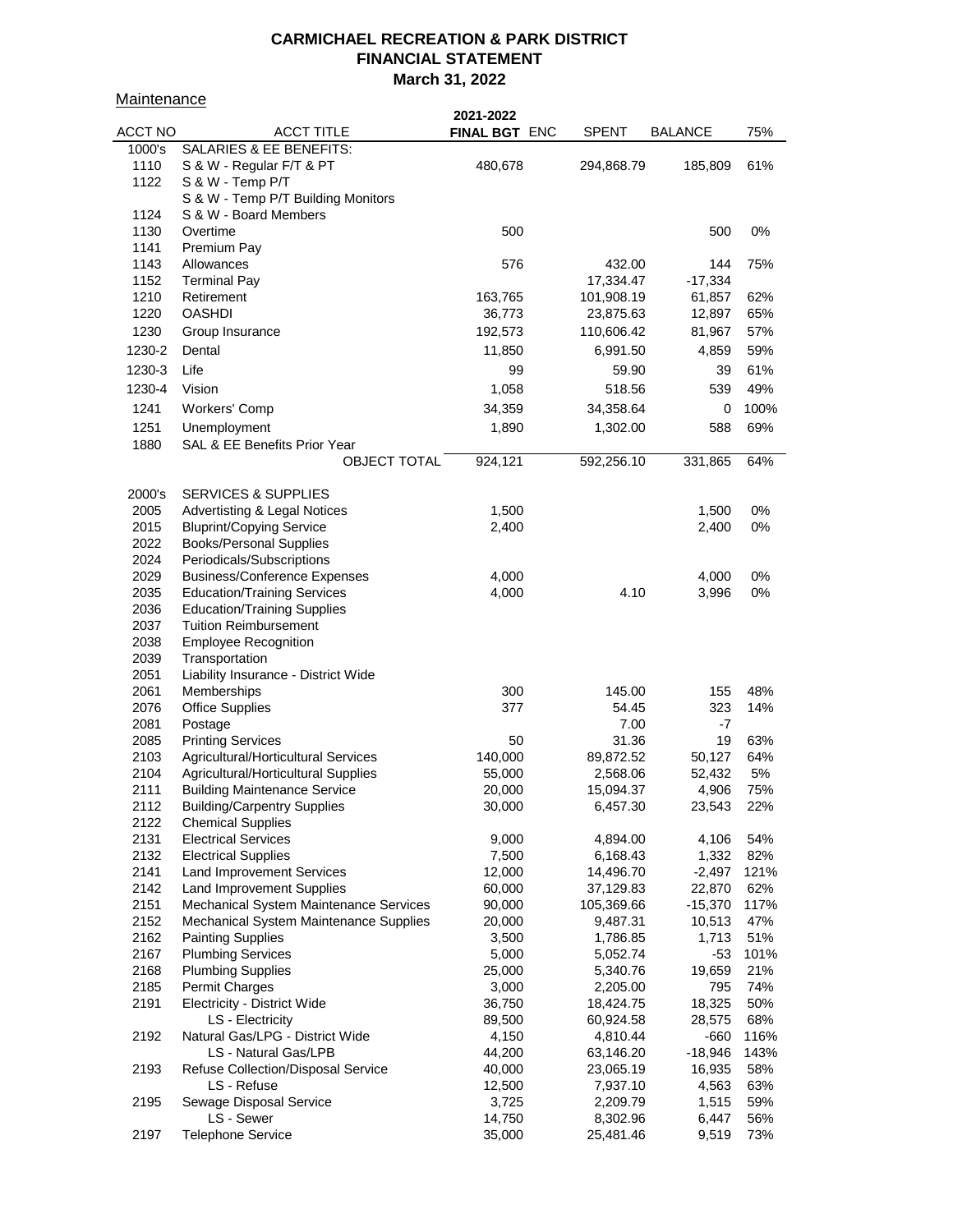**Maintenance** 

| <u><u>Mallituditud</u></u> |                                              |                          | 2021-2022     |              |                |      |
|----------------------------|----------------------------------------------|--------------------------|---------------|--------------|----------------|------|
| <b>ACCT NO</b>             | <b>ACCT TITLE</b>                            |                          | FINAL BGT ENC | <b>SPENT</b> | <b>BALANCE</b> | 75%  |
| 2198                       | Water                                        |                          | 202,000       | 144,892.30   | 57,108         | 72%  |
| 2205                       | <b>Auto Maintenance Services</b>             |                          | 10,000        | 4,052.44     | 5,948          | 41%  |
| 2206                       | Auto Maintenance Supplies                    |                          | 10,000        | 7,401.37     | 2,599          | 74%  |
| 2226                       | <b>Expendable Tools/Inst Supplies</b>        |                          | 7,500         | 2,406.77     | 5,093          | 32%  |
| 2231                       | Fire/Crash/Rescue Service                    |                          | 1,000         | 1,695.86     | -696           | 170% |
| 2232                       | <b>Fire Supplies</b>                         |                          | 1,000         | 27.91        | 972            | 3%   |
| 2236                       | Fuel/Lubricants                              |                          | 13,500        | 8,673.80     | 4,826          | 64%  |
| 2252                       | Medical Equip Maintenance                    |                          |               |              |                |      |
| 2261                       | <b>Office Equipment Maintenance Services</b> |                          |               |              |                |      |
| 2262                       | <b>Office Equipment Maintenance Supplies</b> |                          |               |              |                |      |
| 2275                       | Rent/Lease Equipment                         |                          | 8,000         | 3,379.64     | 4,620          | 42%  |
| 2291                       | Other Equipment Maintenance Svc              |                          | 4,500         |              | 4,500          | 0%   |
| 2292                       | Other Equipment Maintenance Supply           |                          | 2,500         |              | 2,500          | 0%   |
| 2314                       | <b>Clothing/Personal Supplies</b>            |                          | 10,000        | 2,977.41     | 7,023          | 30%  |
| 2321                       | <b>Custodial Services</b>                    |                          | 110,000       | 42,879.91    | 67,120         | 39%  |
| 2322                       | <b>Custodial Supplies</b>                    |                          | 23,000        | 9,399.67     | 13,600         | 41%  |
| 2332                       | <b>Food/Catering Supplies</b>                |                          | 100           |              | 100            | 0%   |
| 2443                       | <b>Medical Service</b>                       |                          | 150           | 144.00       | 6              | 96%  |
| 2444                       | <b>Medical Supplies</b>                      |                          |               |              |                |      |
| 2505                       | <b>Accounting/Financial Services</b>         |                          |               |              |                |      |
| 2507                       | <b>Assessor's Collection Services</b>        |                          |               |              |                |      |
| 2508                       | <b>Clerk of Board Services</b>               |                          |               |              |                |      |
| 2541                       | <b>Personnel Services</b>                    |                          | 250           | 57.00        | 193            | 23%  |
| 2552                       | <b>Environmental Services</b>                |                          | 35,000        | 16,152.02    | 18,848         | 46%  |
| 2571                       | <b>Security Services</b>                     |                          |               |              |                |      |
| 2591                       | <b>Other Professional Services</b>           |                          |               | 9,000.00     | $-9,000$       |      |
| 2711                       | <b>DTech Labor</b>                           |                          |               |              |                |      |
| 2811                       | <b>Data Processing Services</b>              |                          |               |              |                |      |
| 2812                       | <b>Computer Software/Licensing</b>           |                          |               |              |                |      |
| 2813                       | Sales Tax Adjustment-Board of Eq             |                          |               |              |                |      |
| 2851                       | <b>Recreation Services</b>                   |                          |               |              |                |      |
| 2852                       | <b>Recreation Supplies</b>                   |                          |               |              |                |      |
| 2880                       | Prior Year Service & Supply                  |                          |               |              |                |      |
| 2896                       | Cash/Inventory Shortages                     |                          |               |              |                |      |
| 2898                       | <b>Other Operating Supplies</b>              |                          |               |              |                |      |
| 2899                       | <b>Other Operating Services</b>              |                          | 500           |              | 500            | 0%   |
|                            | <b>PBID</b>                                  |                          |               |              |                |      |
| 2911                       | DTECH LABOR - ACP                            |                          |               |              |                |      |
| 2912                       | DTECH FEE - ACP                              |                          |               |              |                |      |
| 2921                       | <b>GS Printing Services</b>                  |                          |               |              |                |      |
| 2934                       | <b>Real Estate Services</b>                  |                          |               |              |                |      |
|                            |                                              | <b>OBJECT TOTAL</b>      | 1,212,202     | 773,608.01   | 438,594        | 64%  |
|                            |                                              |                          |               |              |                |      |
| 3000's                     | <b>INTEREST &amp; ASSESSMENTS</b>            |                          |               |              |                |      |
| 3210                       | <b>Interest Expense</b>                      |                          |               |              |                |      |
| 3230                       | Lease Obligation Retirement                  |                          |               |              |                |      |
|                            |                                              | <b>OBJECT TOTAL</b>      |               |              |                |      |
|                            |                                              |                          |               |              |                |      |
| 4000's                     | <b>FIXED ASSETS</b>                          |                          |               |              |                |      |
| 4201                       | Structures & Improvements                    |                          |               |              |                |      |
| 4202                       | Improvements Other than Buildings            |                          |               |              |                |      |
|                            |                                              | <b>OBJECT TOTAL</b>      |               |              |                |      |
|                            |                                              |                          |               |              |                |      |
| 4301                       | Equipment - Prop                             |                          | 95,000        |              | 95,000         | 0%   |
|                            |                                              | <b>OBJECT TOTAL</b>      | 95,000        |              | 95,000         | 0%   |
|                            |                                              |                          |               |              |                |      |
| 7901                       | Appropriation for Contingencies              |                          |               |              |                |      |
|                            |                                              | <b>OBJECT TOTAL</b>      |               |              |                |      |
|                            |                                              |                          |               |              |                |      |
|                            |                                              | <b>BUDGET UNIT TOTAL</b> | 2,231,323     | 1,365,864.11 | 865,458.89     | 61%  |
|                            |                                              |                          |               |              |                |      |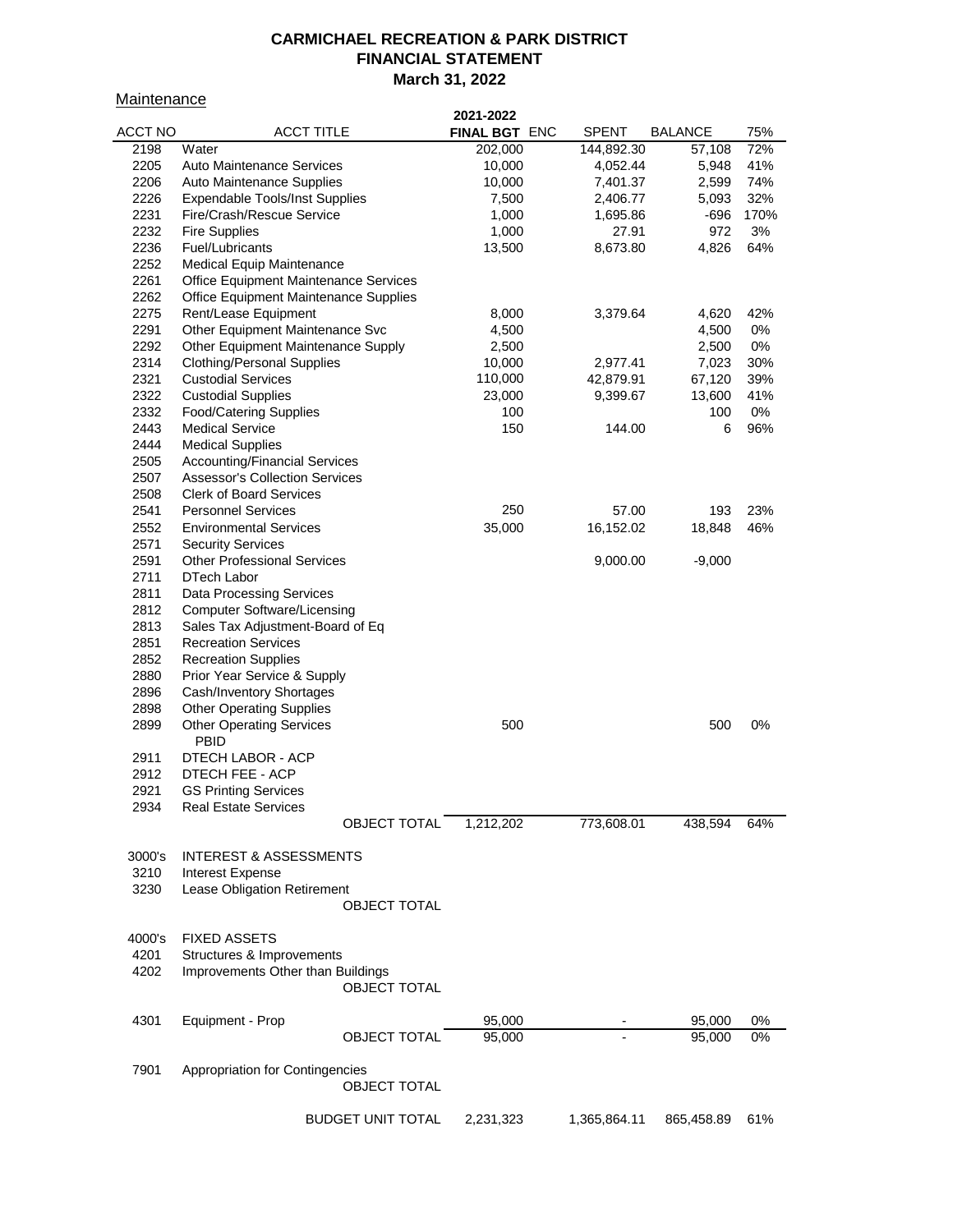| <b>CLAIM</b>             | <b>ACCT</b> | <b>PAYEE</b>                                         | <b>DESCRIPTION</b>                                                 |          | <b>AMOUNT</b>         |
|--------------------------|-------------|------------------------------------------------------|--------------------------------------------------------------------|----------|-----------------------|
| <b>PAYROLL LIABILITY</b> |             |                                                      |                                                                    |          |                       |
| 1780                     | 5420516     | County of Sacramento                                 | Delta Dental - April 2022                                          | \$       | 2,251.50              |
| 1781                     | 5420516     | <b>Kaiser Foundation</b>                             | HSA Health insurance April 2022                                    | \$       | 686.22                |
| 1782                     | 5420516     | Kaiser Foundation                                    | Group health ins April 2022                                        | \$       | 17,405.40             |
| 1783                     | 5420516     | <b>Sutter Health Plus</b>                            | Group health insurance - April 2022                                | \$       | 8,830.00              |
| 1784                     | 5420516     | Vision Service Plan                                  | Group vision insurance April 2022                                  | \$       | 171.52                |
| 1785                     | 5420516     | <b>VOYA/Reliastar</b>                                | Basic life insurance March 2022                                    | \$       | 21.52                 |
| 1786                     | 5420516     | <b>VOYA/Reliastar</b>                                | Optional life insurance March 2022                                 | \$       | 453.62                |
| 1787                     | 5420516     | <b>VOYA/Reliastar</b>                                | Basic life insurance April 2022                                    |          | 20.70                 |
| 1788                     | 5420516     | <b>VOYA/Reliastar</b>                                | Optional life insurance April 2022                                 | \$<br>\$ | 434.90                |
| 1789                     | 5420516     | Western Health Advantage                             | Group health insurance - April 2022                                | \$       | 5,684.80              |
| 1790                     | 5420524     | <b>Nationwide Retirement</b>                         | Deferred compensation paydate 4/8/22                               | \$       | 510.00                |
| 1791                     | 5420524     | <b>Nationwide Retirement</b>                         | Deferred compensation paydate 4/22/22                              | \$       | 510.00                |
| 1792                     | 5420524     | <b>VOYA/Reliastar</b>                                | Basic life insurance March 2022 (correction)                       | \$       | (21.52)               |
| 1793                     | 5420524     | <b>VOYA/Reliastar</b>                                | Optional life insurance March 2022 (correction)<br><b>SUBTOTAL</b> | \$<br>\$ | (453.62)<br>36,505.04 |
|                          |             |                                                      |                                                                    |          |                       |
|                          |             | <b>REFUNDS - Building Rentals &amp; Rec Programs</b> |                                                                    |          |                       |
| 1794                     | 94942900    | Biegler, Tiffani                                     | Security Dep - Vets Hall, 4/9/22                                   | \$       | 200.00                |
| 1795                     | 94942900    | Brown, Michelle                                      | Security Dep - JSH, 3/19/22                                        | \$       | 400.00                |
| 1796                     | 94942900    | Chai, Michael Tiansong                               | Security Dep - JSH, 3/27/22                                        | \$       | 400.00                |
| 1797                     | 94942900    | Estate of Kathleen Barber                            | Security Dep - JSH, 4/2/22                                         | \$       | 400.00                |
| 1798                     | 94942900    | <b>SMUD Emp Association</b>                          | Security Dep - JSH, 4/9/22                                         | \$       | 400.00                |
| 1799                     | 94942900    | Spiritual Assm of Bahais                             | Security Dep - Vets Hall, 4/20/22                                  | \$       | 110.00                |
| 1800                     | 94942900    | Stevenson, Jennifer                                  | Security Dep - Vets Hall, 3/27/22                                  | \$<br>\$ | 200.00<br>100.00      |
| 1801<br>1802             | 94942900    | Taylor, Donald<br>Thomas, Molly                      | Security Dep - CH, 6/5/22 (partial                                 | \$       | 300.00                |
|                          | 94942900    |                                                      | Security Dep - JSH, 7/16/22                                        | \$       |                       |
| 1803                     | 94942900    | W.Carm Cong Jehovah Wit                              | Security Dep - JSH, 4/15/22 (partial)                              |          | 200.00                |
| 1804                     | 96964600    | Abbott, Leslie                                       | Refund - Breakfast w/Bunny (L.Abbott)                              | \$       | 25.00                 |
| 1805                     | 96964600    | Bodnar, Galina                                       | Refund - 2021 Comm garden plot                                     | \$       | 60.00                 |
| 1806                     | 96964600    | Cunningham, Meghan                                   | Refund - Exp Wk 5 (A.Cunningham)                                   | \$       | 190.00                |
| 1807                     | 96964600    | English, Charles                                     | Refund - KHO Wk 38 (E/R English)                                   | \$       | 20.00                 |
| 1808                     | 96964600    | Moreno, Alex                                         | Refund - Futsal Cadet (A.Moreno)                                   | \$       | 80.00                 |
| 1809                     | 96964600    | Ralston, Myrna                                       | Refund - Breakfast W/The Bunny                                     | \$       | 20.00                 |
| 1810                     | 96964600    | Wood, Maurice                                        | Refund - Bball Camp (M. Wood)                                      | \$       | 130.00                |
|                          |             |                                                      | <b>SUBTOTAL</b>                                                    | \$       | 3,235.00              |
|                          | 10111000    | Salaries & Wages                                     | Paydate April 8, 2022                                              | \$       | 51,442.32             |
|                          | 10111000    | Salaries & Wages                                     | Paydate April 22, 2022                                             | \$       | 54,156.72             |
|                          | 10121000    | Retirement                                           | Paydate April 8, 2022                                              | \$       | 16,129.13             |
|                          | 10121000    | Retirement                                           | Paydate April 22, 2022                                             | \$       | 16,466.51             |
|                          | 10122000    | <b>OASHDI</b>                                        | Paydate April 8, 2022                                              | \$       | 3,929.56              |
|                          | 10122000    | <b>OASHDI</b>                                        | Paydate April 22, 2022                                             | \$       | 4,137.21              |
|                          | 10123000    | Group Insurance                                      | Paydate April 8, 2022                                              | \$       | 15,126.80             |
|                          | 10123000    | Group Insurance                                      | Paydate April 22, 2022                                             | \$       | 15,126.80             |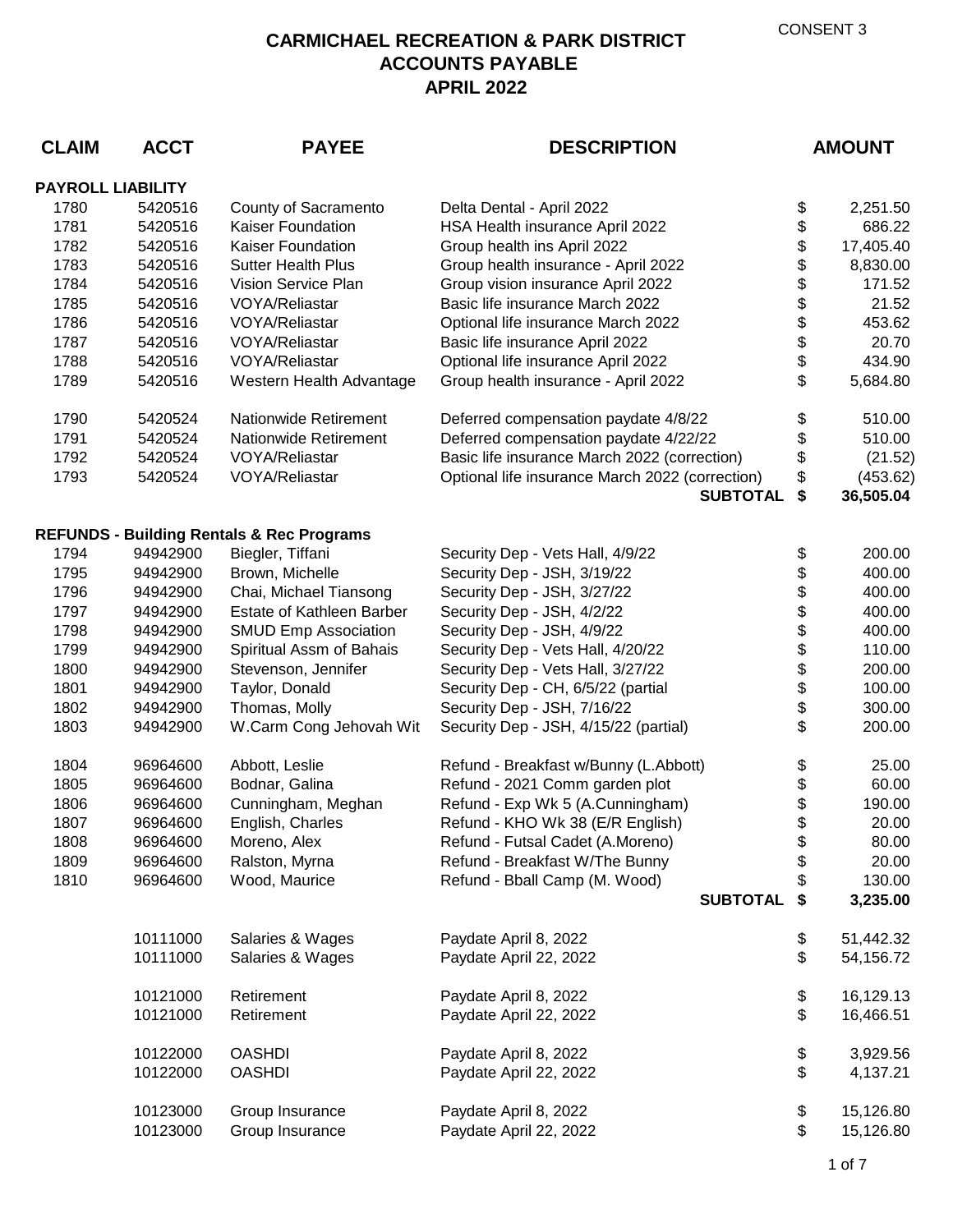| <b>CLAIM</b> | <b>ACCT</b>          | <b>PAYEE</b><br><b>DESCRIPTION</b>                         |                                                 | <b>AMOUNT</b> |                |
|--------------|----------------------|------------------------------------------------------------|-------------------------------------------------|---------------|----------------|
|              | 10123002             | Dental Insurance                                           | Paydate April 8, 2022                           | \$            | 1,125.75       |
|              | 10123002             | Dental Insurance                                           | Paydate April 22, 2022                          | \$            | 1,125.75       |
|              | 10123003<br>10123003 | Life Insurance<br>Life Insurance                           | Paydate April 8, 2022<br>Paydate April 22, 2022 | \$<br>\$      | 10.35<br>10.35 |
|              |                      |                                                            |                                                 |               |                |
|              | 10123004<br>10123004 | Health Insurance Vision Ins<br>Health Insurance Vision Ins | Paydate April 8, 2022<br>Paydate April 22, 2022 | \$<br>\$      | 79.00<br>79.00 |
|              | 10125000             | <b>SUI</b>                                                 | Paydate April 8, 2022                           | \$            | 173.04         |
|              | 10125000             | SUI                                                        | Paydate April 22, 2022                          | \$            | 177.51         |
|              |                      |                                                            | <b>SUBTOTAL</b>                                 | \$            | 179,295.80     |
| 1811         | 20200500             | <b>Messenger Publishing</b>                                | Color ads (4) in Carmichael Times Mar 2022      | \$            | 348.00         |
| 1812         | 20200500             | <b>Print Project Managers</b>                              | Spring/Sum 2022 guide design and print          | \$            | 10,581.28      |
| 1813         | 20203900             | Campbell, Tyletta                                          | Mileage - March 2022                            | \$            | 20.12          |
| 1814         | 20203900             | Freidenfelt, Talesha                                       | CPRS parking 3/11/22                            |               | 12.00          |
| 1815         | 20203900             | Panagiotou, Marianna                                       | Mileage - March 2022                            | \$<br>\$      | 18.48          |
| 1816         | 20203900             | Reneau, Sharon                                             | Mileage - March 2022                            | \$            | 5.27           |
| 1817         | 20206100             | <b>NRPA</b>                                                | Membership renew 2021-2022                      | \$            | 875.00         |
| 1818         | 20207600             | <b>Staples</b>                                             | Laminating pouches, rubber bands LS             | \$            | 78.10          |
| 1819         | 20207600             | <b>Staples</b>                                             | Lam pouches, paper, sign holders, clips CP      | \$            | 92.24          |
| 1820         | 20207600             | <b>Staples</b>                                             | Paper, highlighters, stapler LS                 | \$            | 25.40          |
| 1821         | 20207600             | <b>Staples</b>                                             | Toner cartridge, paper LS                       | \$            | 120.55         |
| 1822         | 20207600             | US Bank                                                    | Amazon - Timecards                              | \$            | 26.93          |
| 1823         | 20208100             | <b>Pitney Bowes</b>                                        | CP Postage meter rental 4/16/22-7/15/22         | \$            | 76.77          |
| 1824         | 20208100             | <b>Print Project Managers</b>                              | Spring/Sum 2022 guide postage, ship/mailing     | \$            | 6,355.94       |
| 1825         | 20210300             | New Image Landscape                                        | Landscape maintenance Mar 2022                  | \$            | 8,679.00       |
| 1826         | 20210400             | Carmichael Ace                                             | Steer manure - CP roses                         | \$            | 112.81         |
| 1827         | 20210400             | Carmichael Ace                                             | 6 pack flower assortment - Vets Hall maint      | \$            | 4.84           |
| 1828         | 20211100             | Bode & Bode Lock                                           | Keys, lock - LS JSH & Johnson gym               | \$            | 302.35         |
| 1829         | 20211100             | Bode & Bode lock                                           | Repair/replace lock - LS JSH and gym            | \$            | 323.63         |
| 1830         | 20211200             | Carmichael Ace                                             | Mice bait - Garfield garage                     | \$            | 14.00          |
| 1831         | 20211200             | Carmichael Ace                                             | Putty knife, wall scraper, hex key - Vets hall  | \$            | 30.65          |
| 1832         | 20211200             | Carmichael Ace                                             | Hasp swivel staple - CP dog park                | \$            | 9.85           |
| 1833         | 20211200             | Carmichael Ace                                             | Gorilla spray adhesive                          | \$            | 14.00          |
| 1834         | 20211200             | Carmichael Ace                                             | Hardware                                        | \$            | 5.24           |
| 1835         | 20211200             | Home Depot                                                 | Schlage lock - LS                               | \$            | 32.29          |
| 1836         | 20211200             | Home Depot                                                 | Towels, grafitti remover                        | \$            | 40.37          |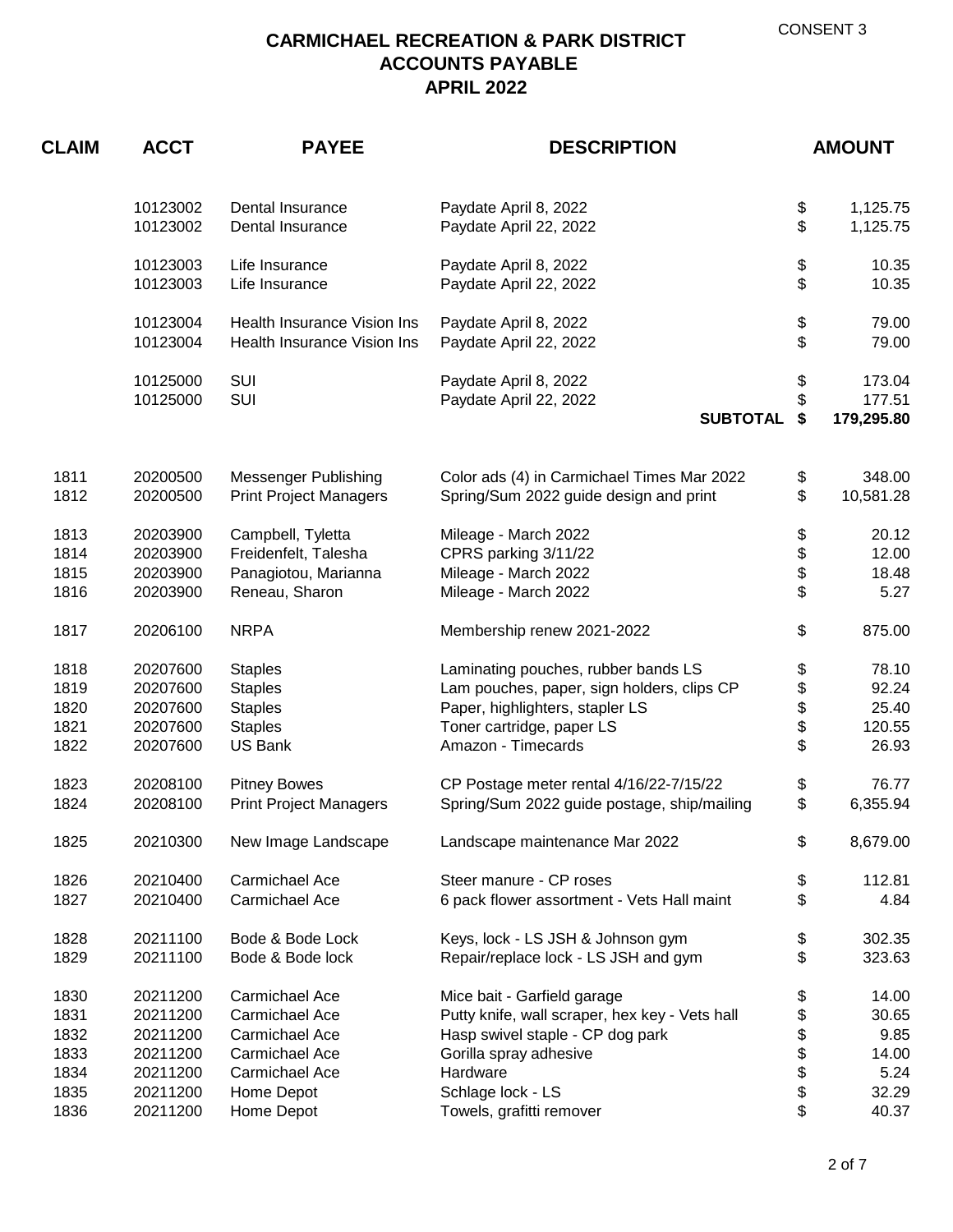| <b>CLAIM</b><br><b>ACCT</b> |          | <b>PAYEE</b>                  | <b>DESCRIPTION</b>                           |    | <b>AMOUNT</b> |  |
|-----------------------------|----------|-------------------------------|----------------------------------------------|----|---------------|--|
| 1837                        | 20213200 | Home Depot                    | Solar LED bulb Garfield                      | \$ | 99.00         |  |
| 1838                        | 20213200 | Home Depot                    | Bulbs - LS                                   | \$ | 34.44         |  |
| 1839                        | 20213200 | Johnstone Supply              | Fuse cartridges LS                           | \$ | 433.06        |  |
| 1840                        | 20213200 | <b>Light Bulbs Plus</b>       | LED - LS JSH                                 | \$ | 29.06         |  |
| 1841                        | 20213200 | US Bank                       | Basketball Prod - Keyed elect switch         | \$ | 218.00        |  |
| 1842                        | 20213200 | <b>US Bank</b>                | Basketball Prod - Keyed elect switch tax     | \$ | 16.90         |  |
| 1843                        | 20214200 | Grainger                      | Basketball goal nets - District wide         | \$ | 193.57        |  |
| 1844                        | 20215100 | The Air Co                    | Repair unit on roof LS 700W, Ste 170         | \$ | 1,411.00      |  |
| 1845                        | 20215200 | Airgas                        | Acetylene, argon, air, oxygen, n itrogen     | \$ | 178.23        |  |
| 1846                        | 20215200 | Grainger                      | Pleated air filters MERV 11 LS/CP            | \$ | 100.73        |  |
| 1847                        | 20215200 | Grainger                      | Pleated air filters MERV 11 LS/CP            | \$ | 99.82         |  |
| 1848                        | 20215200 | <b>Refrigeration Supplies</b> | Motor square shaded pole - JSH kitchen       | \$ | 103.49        |  |
| 1849                        | 20216200 | Carmichael Ace                | Paintbrush - Vets hall                       | \$ | 16.15         |  |
| 1850                        | 20216200 | Kelly Moore Paint             | Paint - Vets Hall maintenance                | \$ | 116.34        |  |
| 1851                        | 20216200 | Kelly Moore Paints            | Paint - CP bandshell graffiti cover          | \$ | 48.73         |  |
| 1852                        | 20216700 | Rapid First Plumbing          | Run cable at back of bldg - Vets Hall        | \$ | 613.00        |  |
| 1853                        | 20216700 | Rapid First Plumbing          | Run cable to clear out CP outdoor rr         | \$ | 677.50        |  |
| 1854                        | 20216800 | Ferguson                      | Fct deck, hdl mtr, sink conn CP RR           | \$ | 168.39        |  |
| 1855                        | 20216800 | <b>Sprinkler Service</b>      | Coupling and sprinkler supplies              | \$ | 43.32         |  |
| 1856                        | 20219100 | <b>SMUD</b>                   | CP Patriots Park 2/23/22-3/23/22             | \$ | 40.64         |  |
| 1857                        | 20219100 | <b>SMUD</b>                   | CP ODN St lights 2/23/22-3/23/22             | \$ | 142.81        |  |
| 1858                        | 20219100 | <b>SMUD</b>                   | CP Pheasant Rd 2/23/22-3/23/22               | \$ | 35.49         |  |
| 1859                        | 20219100 | <b>SMUD</b>                   | CP Cardinal Oaks 2/23/22-3/23/22             | \$ | 256.79        |  |
| 1860                        | 20219100 | <b>SMUD</b>                   | CP Bird Track 2/23/22-3/23/22                | \$ | 35.49         |  |
| 1861                        | 20219100 | <b>SMUD</b>                   | CP Del Campo 2/23/22-3/23/22                 | \$ | 277.69        |  |
| 1862                        | 20219100 | <b>SMUD</b>                   | CP St lights 2/23/22-3/23/22                 | \$ | 133.61        |  |
| 1863                        | 20219100 | <b>SMUD</b>                   | CP Brookglen 2/23/22-3/23/22                 | \$ | 44.09         |  |
| 1864                        | 20219100 | <b>SMUD</b>                   | LS 5325 Engle-Parking 2/23/22-3/23/22        | \$ | 155.58        |  |
| 1865                        | 20219100 | <b>SMUD</b>                   | CP 8516 Fair Oaks-Garfield 2/25/22-3/25/22   | \$ | 81.65         |  |
| 1866                        | 20219100 | <b>SMUD</b>                   | CP 5351 El Camino 3/1/22-3/29/22             | \$ | 28.85         |  |
| 1867                        | 20219100 | <b>SMUD</b>                   | CP 5291 Glancy Dr 3/1/22-3/29/22             | \$ | 43.18         |  |
| 1868                        | 20219100 | <b>SMUD</b>                   | CP 4310 Jan Dr 2/25/22-3/25/22               | \$ | 30.21         |  |
| 1869                        | 20219100 | <b>SMUD</b>                   | CP O'Donnell Heritage 2/25/22-3/25/22        | \$ | 64.97         |  |
| 1870                        | 20219100 | <b>SMUD</b>                   | CP 5750 Grant Ave DO 2/26/22-3/28/22         | \$ | 692.74        |  |
| 1871                        | 20219100 | <b>SMUD</b>                   | CP 5706 Grant Ave Vets Hall 2/26/22-3/28/22  | \$ | 80.87         |  |
| 1872                        | 20219100 | <b>SMUD</b>                   | CP 7001 Fair Oaks-Bandshell 2/26/22-3/28/22  | \$ | 49.74         |  |
| 1873                        | 20219100 | <b>SMUD</b>                   | CP 7001 Fair Oaks-Ballfield2 2/26/22-3/28/22 | \$ | 320.79        |  |
| 1874                        | 20219100 | <b>SMUD</b>                   | CP 7001 Fair Oaks-Nt Lts 2/26/22-3/28/22     | \$ | 14.31         |  |
| 1875                        | 20219100 | <b>SMUD</b>                   | CP 7001 Fair Oaks-Mt Shop 2/26/22-3/28/22    | \$ | 116.50        |  |
| 1876                        | 20219100 | <b>SMUD</b>                   | CP 7001 Fair Oaks-CP Storage 3/1/22-3/29/22  | \$ | 69.60         |  |
| 1877                        | 20219100 | <b>SMUD</b>                   | LS 5325 Enge-Nt Lt Chau 2/26/22-3/28/22      | \$ | 13.96         |  |
| 1878                        | 20219100 | <b>SMUD</b>                   | LS Engle Rd 2/26/22-3/28/22                  | \$ | 29.52         |  |
| 1879                        | 20219100 | <b>SMUD</b>                   | LS 5330 Gibbons 2/26/22-3/28/22              | \$ | 5,135.95      |  |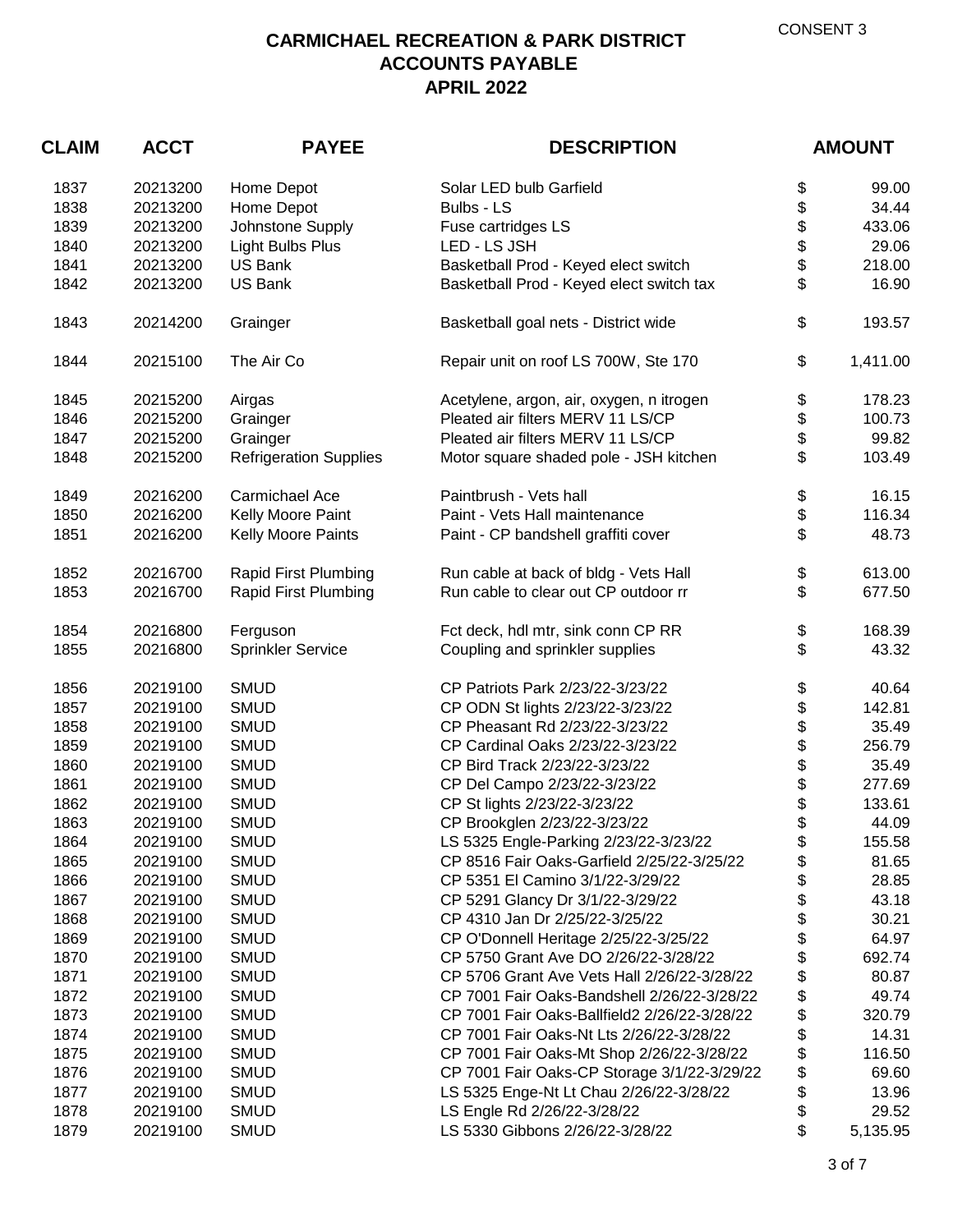| <b>ACCT</b><br><b>CLAIM</b> |                      | <b>PAYEE</b>                     | <b>DESCRIPTION</b>                                               |          | <b>AMOUNT</b>     |  |
|-----------------------------|----------------------|----------------------------------|------------------------------------------------------------------|----------|-------------------|--|
| 1880<br>1881                | 20219100             | <b>SMUD</b><br><b>SMUD</b>       | LS 5325 Engle 2/26/22-3/28/22<br>CP Pheasant Rd 3/8/22-4/5/22    | \$<br>\$ | 1,965.39<br>11.05 |  |
|                             | 20219100             |                                  |                                                                  |          |                   |  |
| 1882                        | 20219200             | PG&E                             | CP 7001 Fair Oaks 3/1/22-3/29/22                                 | \$       | 58.78             |  |
| 1883                        | 20219200             | PG&E                             | CP 8516 Fair Oaks 3/1/22-3/29/22                                 | \$       | 80.23             |  |
| 1884                        | 20219200             | PG&E                             | CP 5750 Grant Ave 2/28/22-3/28/22                                | \$       | 305.94            |  |
| 1885                        | 20219200             | PG&E                             | CP Vets Hall 3/1/22-3/29/22                                      | \$       | 59.57             |  |
| 1886                        | 20219200             | PG&E                             | LS 5330 Gibbons 3/1/22-3/29/22                                   | \$       | 4,035.26          |  |
| 1887                        | 20219200             | PG&E                             | LS 5330 Gibbons 3/1/22-3/29/22                                   | \$       | 173.75            |  |
| 1888                        | 20219200             | PG&E                             | LS Gibbons Annex 3/1/22-3/29/22                                  | \$       | 572.28            |  |
| 1889                        | 20219200             | PG&E                             | LS 5325 Engle Rd 3/4/22-4/1/22                                   | \$       | 2,932.31          |  |
| 1890                        | 20219300             | <b>Republic Services</b>         | LS Container Mar 2022, On-Call Feb/Mar                           | \$       | 1,954.72          |  |
| 1891                        | 20219300             | <b>Republic Services</b>         | CP Container Apr 2022, On-call 3/31/22                           | \$       | 616.22            |  |
| 1892                        | 20219300             | <b>Republic Services</b>         | LS Container On-call Apr 2022                                    | \$       | 214.73            |  |
| 1893                        | 20219300             | <b>Rocket Restrooms</b>          | Del Campo portable 3/11/22-4/9/22                                | \$       | 140.78            |  |
| 1894                        | 20219300             | <b>Rocket Restrooms</b>          | Jan Park portable 3/11/22-4/9/22                                 | \$       | 75.78             |  |
| 1895                        | 20219300             | <b>Rocket Restrooms</b>          | Jensen Gardens portable 3/11/22-4/9/22                           | \$       | 140.78            |  |
| 1896                        | 20219300             | <b>Rocket Restrooms</b>          | Cardinal Oaks portable 3/11/22-4/9/22                            | \$       | 140.78            |  |
| 1897                        | 20219300             | <b>Rocket Restrooms</b>          | Patriots Park portable 3/11/2-4/9/22                             | \$       | 286.16            |  |
| 1898                        | 20219300             | <b>Rocket Restrooms</b>          | O'Donnell Heritage portable 3/11/22-4/9/22                       | \$       | 75.78             |  |
| 1899                        | 20219300             | <b>Rocket Restrooms</b>          | Schweitzer Grove portable 3/16/22-4/14/22                        | \$       | 75.78             |  |
| 1900                        | 20219300             | <b>Rocket Restrooms</b>          | La Sierra portable 3/16/22-4/14/22                               | \$       | 75.78             |  |
| 1901                        | 20219300             | <b>Rocket Restrooms</b>          | Carmichael Park portable 3/16/22-4/14/22                         | \$       | 1,053.88          |  |
| 1902<br>1903                | 20219300             | <b>Rocket Restrooms</b>          | Sutter Park portable 3/16/22-4/14/22                             | \$<br>\$ | 75.78             |  |
|                             | 20219300             | <b>Rocket Restrooms</b>          | Cardinal Oaks portable added 1day svc                            |          | 32.50             |  |
| 1904                        | 20219700             | Allstream                        | LS Irrig, KHO/Sierra, TT Apr 2022                                | \$       | 1,220.19          |  |
| 1905                        | 20219700             | Ca Computer Services             | MS 365 Business voice (11)                                       | \$       | 220.00            |  |
| 1906                        | 20219700             | <b>Comcast Business</b>          | CP Vets Hall 3/23/22-4/22/22                                     | \$       | 196.09            |  |
| 1907                        | 20219700             | <b>Comcast Business</b>          | CP Mt Shop 4/2/22-5/1/22                                         | \$       | 196.08            |  |
| 1908                        | 20219700             | <b>Comcast Business</b>          | CP Garfield 4/4/22-5/3/22                                        | \$       | 210.74            |  |
| 1909                        | 20219700             | <b>Comcast Business</b>          | CP Vets Hall 4/23/22-5/22/22                                     | \$       | 196.02            |  |
| 1910                        | 20219700             | <b>Consolidated Comm</b>         | LS phone/int Apr 2022                                            | \$       | 366.43            |  |
| 1911                        | 20219700             | <b>Consolidated Comm</b>         | CP phone/int 2/15-3/14, 3/15-4/14, 4/15-5/14                     | \$       | 931.32            |  |
| 1912                        | 20219700             | NEXTEL/T-Mobile                  | Cell use equip 2/26/22-3/25/22                                   | \$       | 419.91            |  |
| 1913                        | 20219700             | Streamline                       | Web hosting Apr 2022                                             | \$       | 200.00            |  |
| 1914<br>1915                | 20219700<br>20219700 | T-Mobile<br>T-Mobile             | Cell use/equip 2/21/22-3/20/22<br>Cell use/equip 3/21/22-4/20/22 | \$<br>\$ | 481.48<br>481.45  |  |
|                             |                      |                                  |                                                                  |          |                   |  |
| 1916                        | 20219800             | <b>Carmichael Water District</b> | 5325 Engle Rd Mar 2022                                           | \$       | 1,757.68          |  |
| 1917                        | 20219800             | <b>Carmichael Water District</b> | 8516 Fair Oaks Mar 2022                                          | \$       | 375.02            |  |
| 1918                        | 20219800             | <b>Carmichael Water District</b> | 6917 Sutter Ave Mar 2022                                         | \$       | 100.90            |  |
| 1919                        | 20219800             | <b>Carmichael Water District</b> | Del Campo Mar 2022                                               | \$       | 1,014.58          |  |
| 1920                        | 20219800             | <b>Carmichael Water District</b> | 5750 Grant Ave Mar 2022                                          | \$       | 2,989.84          |  |
| 1921                        | 20219800             | <b>Carmichael Water District</b> | 4310 Jan Dr Mar 2022                                             | \$       | 161.12            |  |
| 1922                        | 20219800             | <b>Carmichael Water District</b> | O'Donnell Heritage Mar 2022                                      | \$       | 316.21            |  |
| 1923                        | 20219800             | <b>Carmichael Water District</b> | Glancy Court Mar 2022                                            | \$       | 151.72            |  |
| 1924                        | 20219800             | <b>Carmichael Water District</b> | Cardinal Court Mar 2022                                          | \$       | 278.61            |  |
| 1925                        | 20219800             | <b>Citrus Heights Water</b>      | Patriots Park 2/3/22-3/30/22                                     | \$       | 281.36            |  |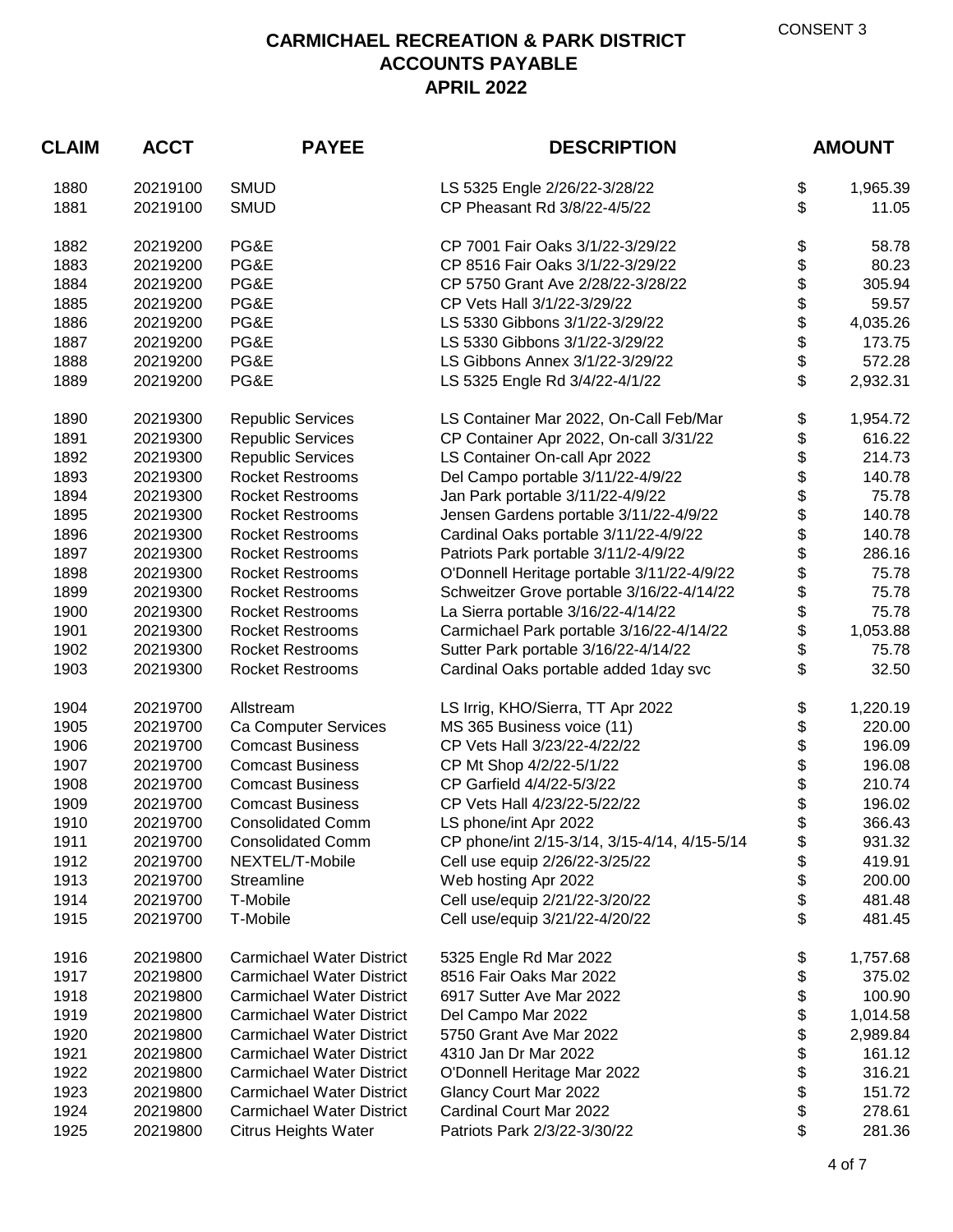| <b>CLAIM</b> | <b>ACCT</b><br><b>PAYEE</b><br><b>DESCRIPTION</b> |                                 | <b>AMOUNT</b>                              |    |          |
|--------------|---------------------------------------------------|---------------------------------|--------------------------------------------|----|----------|
| 1926         | 20220500                                          | <b>Toyota Material Handling</b> | Repair - LS cart                           | \$ | 1,429.97 |
| 1927         | 20220600                                          | Carquest Auto                   | Batteries - 4000D mower CP                 | \$ | 125.60   |
| 1928         | 20220600                                          | Carquest Auto                   | Multi purpose grease, post battery cleaner | \$ | 32.25    |
| 1929         | 20220600                                          | Carquest Auto                   | Marine terminal                            | \$ | 6.34     |
| 1930         | 20222600                                          | Carmichael Ace                  | Crown stapler                              | \$ | 161.61   |
| 1931         | 20222600                                          | Ferguson                        | Wrench set, t/scope basic wrench CP RR     | \$ | 52.10    |
| 1932         | 20222600                                          | Home Depot                      | Drain cleaning air gun kit - LS            | \$ | 429.92   |
| 1933         | 20222600                                          | Valley Airless Systems          | Magnum HC complete - paint sprayer         | \$ | 555.99   |
| 1934         | 20223600                                          | WEX/Chevron                     | Fuel - 2/7/22-3/6/22 REC                   | \$ | 147.40   |
| 1935         | 20223600                                          | WEX/Chevron                     | Fuel - 2/7/22-3/6/22 MT                    | \$ | 691.78   |
| 1936         | 20223600                                          | WEX/Chevron                     | Fuel 3/7/22-4/6/22 REC                     | \$ | 291.30   |
| 1937         | 20223600                                          | WEX/Chevron                     | Fuel 3/7/22-4/6/22 MT                      | \$ | 1,284.02 |
| 1938         | 20226100                                          | Caltronics                      | LS Konica freight Mar 2022                 | \$ | 9.03     |
| 1939         | 20226100                                          | <b>Inland Business</b>          | CP Xerox base 3/28-4/27, overage 2/28-3/27 | \$ | 142.08   |
| 1940         | 20226100                                          | <b>Inland Business</b>          | LS Xerox base 3/28-4/27/22                 | \$ | 150.85   |
| 1941         | 20226100                                          | <b>Inland Business</b>          | LS Xerox overage 2/28-3/14/22 (final)      | \$ | 24.75    |
| 1942         | 20226200                                          | Ca Computer Services            | Service-set up Team voice, assign number   | \$ | 125.00   |
| 1943         | 20226200                                          | <b>Staples</b>                  | Wireless mouse LS                          | \$ | 15.61    |
| 1944         | 20226200                                          | <b>US Bank</b>                  | Amazon - Web cam, bluetooth                | \$ | 53.85    |
| 1945         | 20227500                                          | <b>Inland Business</b>          | CP Xerox rent                              | \$ | 272.77   |
| 1946         | 20227500                                          | <b>Inland Business</b>          | LS Xerox rent 3/28-4/27/22                 | \$ | 343.60   |
| 1947         | 20231400                                          | <b>Bare Bones Workwear</b>      | Work boots, jeans (3) M. Steinbrenner      | \$ | 363.19   |
| 1948         | 20232100                                          | Tee Janitorial                  | Janitorial services July 2021              | \$ | 4,647.35 |
| 1949         | 20232200                                          | <b>US Bank</b>                  | Costco - Soap REC                          | \$ | 20.46    |
| 1950         | 20233200                                          | Smart & Final                   | CP work room supplies                      | \$ | 8.97     |
| 1951         | 20244300                                          | <b>Collection Plus</b>          | Drug test Mar 2022 REC                     | \$ | 55.00    |
| 1952         | 20244300                                          | Med 7/Carbon Health             | Emp physical, TB test Jan/Feb 2022 REC     | \$ | 114.00   |
| 1953         | 20244400                                          | <b>US Bank</b>                  | Amazon - Room divider ret'd covid          | \$ | (75.41)  |
| 1954         | 20244400                                          | US Bank                         | Amazon - Room divider ret'd covid          | \$ | (107.74) |
| 1955         | 20254100                                          | <b>Collection Plus</b>          | Livescan fingerprints Mar 2022 REC         | \$ | 25.00    |
| 1956         | 20254100                                          | State of California DOJ         | Fingerprints Mar 2022 REC                  | \$ | 32.00    |
| 1957         | 20257100                                          | <b>Austin Security</b>          | Security patrol CP Jun 2021                | \$ | 325.00   |
| 1958         | 20257100                                          | <b>Austin Security</b>          | Security patrol CP Jul 2021                | \$ | 325.00   |
| 1959         | 20257100                                          | <b>Austin Security</b>          | Security patrol CP Aug 2021                | \$ | 325.00   |
| 1960         | 20257100                                          | <b>Austin Security</b>          | Security patrol CP Sep 2021                | \$ | 325.00   |
| 1961         | 20257100                                          | <b>Austin Security</b>          | Security patrol CP Oct 2021                | \$ | 325.00   |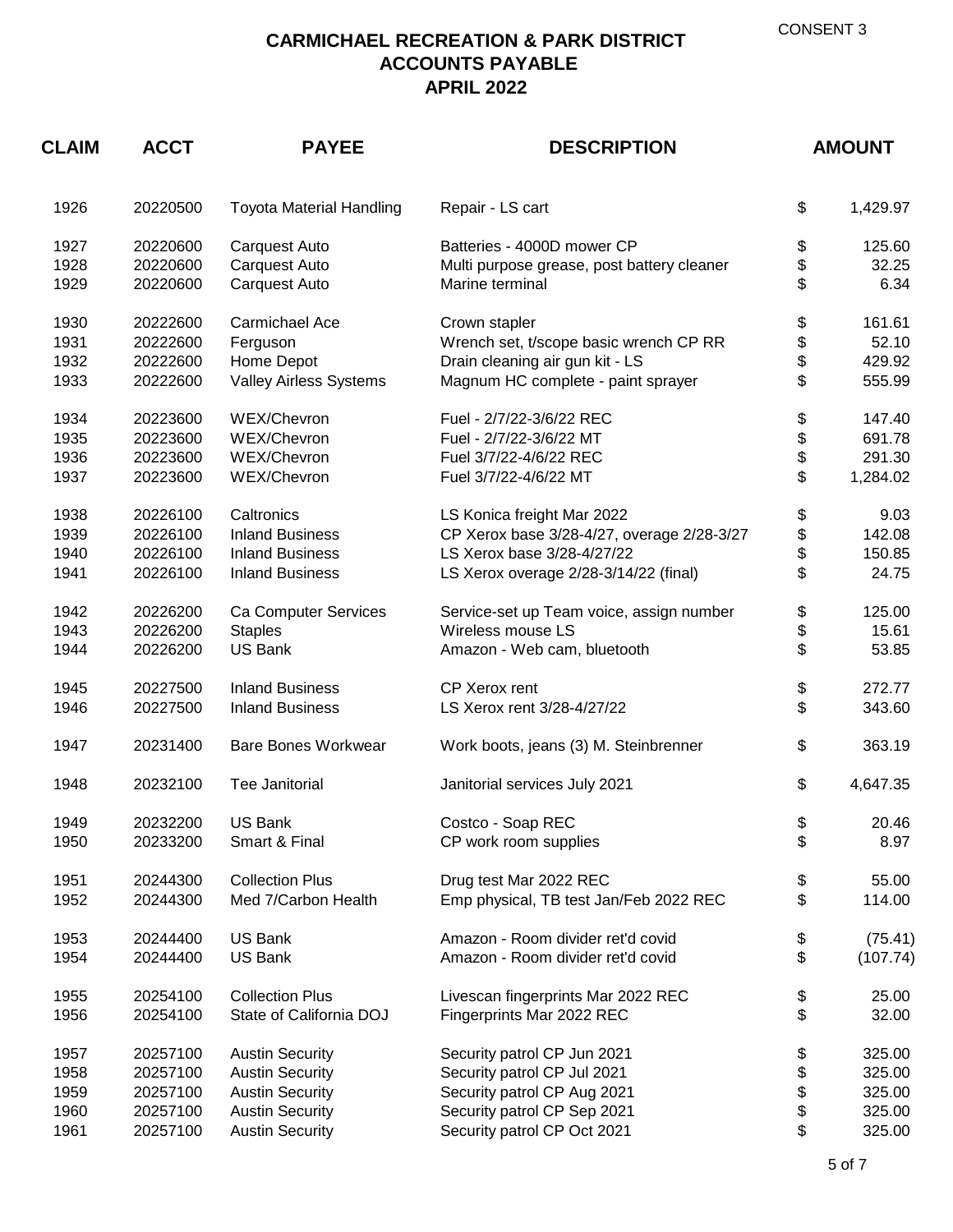| <b>CLAIM</b>          | <b>ACCT</b>                          | <b>PAYEE</b>               | <b>DESCRIPTION</b>                          | <b>AMOUNT</b> |            |
|-----------------------|--------------------------------------|----------------------------|---------------------------------------------|---------------|------------|
| 1962                  | 20257100                             | <b>Austin Security</b>     | Security patrol CP Nov 2021                 | \$            | 325.00     |
| 1963                  | 20257100                             | <b>Austin Security</b>     | Security patrol CP Dec 2021                 | \$            | 325.00     |
| 1964                  | 20257100                             | <b>Austin Security</b>     | Security patrol CP Jan 2022                 | \$            | 325.00     |
| 1965                  | 20257100                             | <b>Austin Security</b>     | Security patrol CP Feb 2022                 | \$            | 325.00     |
| 1966                  | 20257100                             | <b>Austin Security</b>     | Security patrol CP Mar 2022                 | \$            | 325.00     |
| 1967                  | 20257100                             | <b>Austin Security</b>     | Security patrol Jensen/Sutter Jun 2021      | \$            | 300.00     |
| 1968                  | 20257100                             | <b>Austin Security</b>     | Security patrol Jensen/Sutter Jul 2021      | \$            | 300.00     |
| 1969                  | 20257100                             | <b>Austin Security</b>     | Security patrol Jensen/Sutter Aug 2021      | \$            | 300.00     |
| 1970                  | 20257100                             | <b>Austin Security</b>     | Security patrol Jensen/Sutter Sep 2021      | \$            | 300.00     |
| 1971                  | 20257100                             | <b>Austin Security</b>     | Security patrol Jensen/Sutter Oct 2021      | \$            | 300.00     |
| 1972                  | 20257100                             | <b>Austin Security</b>     | Security patrol Jensen/Sutter Nov 2021      | \$            | 300.00     |
| 1973                  | 20257100                             | <b>Austin Security</b>     | Security patrol Jensen/Sutter Dec 2021      | \$            | 300.00     |
| 1974                  | 20257100                             | <b>Austin Security</b>     | Security patrol Jensen/Sutter Jan 2022      | \$            | 300.00     |
| 1975                  | 20257100                             | <b>Austin Security</b>     | Security patrol Jensen/Sutter Feb 2022      | \$            | 300.00     |
| 1976                  | 20257100                             | <b>Austin Security</b>     | Security patrol Jensen/Sutter Mar 2022      |               | 300.00     |
| 1977                  | 20257100                             | Fulton El Camino RPD       | Service/Patrol Feb 2022                     |               | 3,055.00   |
| 1978                  | 20257100                             | Fulton El Camino RPD       | Service/Patrol Mar 2022                     | \$\$          | 3,445.00   |
| 1979                  | 20257100                             | <b>Guardian Protection</b> | Security guards-events Mar 2022             | \$            | 304.00     |
| 1980                  | 20285100                             | <b>B St Theatre</b>        | Spring Drama camp                           | \$            | 1,500.00   |
| 1981                  | 20285100                             | Breault, Katherine         | Painting & Vino 3/11/22                     | \$            | 72.00      |
| 1982                  | 20285100                             | <b>GSSA</b>                | Softball umpires Mar 2022                   | \$            | 193.20     |
| 1983                  | 20285100                             | <b>Hawkins Officiating</b> | Vball, Bball officials Mar 5055             | \$            | 5,778.00   |
| 1984                  | 20285100                             | Kidz Love Soccer           | Soccer classes 2/5/22-3/26/22               | \$            | 3,073.80   |
| 1985                  | 20285100                             | Vision Soccer Training     | Futsal classes 1/2/22-3/6/22                | \$            | 316.80     |
| 1986                  | 20285200                             | <b>Black Dog Graphix</b>   | Shirts - Adult Sports/Vball                 | \$<br>\$      | 289.49     |
| 1987                  | 20285200                             | <b>Black Dog Graphix</b>   | Banner - Summer camp                        |               | 122.84     |
| 1988                  | 20285200                             | Carmichael Ace             | Totes, key holders - Sr softball supplies   |               | 95.34      |
| 1989                  | 20285200                             | Mity Lite                  | Folding chairs - LS gym replacements        |               | 1,687.57   |
| 1990                  | 20285200                             | Smart & Final              | <b>KHO</b> supplies                         |               | 236.57     |
| 1991                  | 20285200                             | Smart & Final              | <b>KHO</b> supplies                         | \$<br>\$      | 182.60     |
| 1992                  | 20285200                             | <b>Staples</b>             | Display case - Vets Hall                    |               | 2,447.42   |
| 1993                  | 20285200                             | <b>US Bank</b>             | Wilson Trophy - plaque Vets Hall            |               | 38.06      |
| 1994                  | 20285200                             | <b>US Bank</b>             | Amazon - Elec air pump - youth/adult sports | \$            | 34.91      |
| 1995                  | 20285200                             | US Bank                    | Amazon - Ball needles, pump - youth sports  | \$            | 28.51      |
| 1996                  | 20289900                             | Hill, Regina               | <b>Benefit Reimbursement</b>                | \$            | 397.00     |
| 1997                  | 20289900                             | Scott, Beverly             | Reimb - Deer repellant                      | \$            | 98.26      |
|                       |                                      |                            | <b>SUBTOTAL</b>                             | \$            | 109,476.64 |
| <b>ASSET PROJECTS</b> |                                      |                            |                                             |               |            |
|                       | <b>CP Veteran's Hall Improvement</b> |                            |                                             |               |            |
| 1998                  | 42420100                             | <b>Central Glass</b>       | Glass for windows-Tiny Tots                 |               | 3,039.86   |
| 1999                  | 42420100                             | <b>Central Glass</b>       | Windows-Vets Hall, rr, TT                   | \$            | 20,000.18  |
| 2000                  | 42420100                             | <b>Central Glass</b>       | <b>Building permit-Vets Hall</b>            |               | 419.07     |
|                       |                                      |                            | <b>SUBTOTAL</b>                             | S             | 23,459.11  |
|                       | <b>LSCC 800 Wing PL Restoration</b>  |                            |                                             |               |            |
| 2001                  | 42420100                             | <b>WMB Architects</b>      | Bidding assistance - LS 800 renovation      | \$            | 1,000.00   |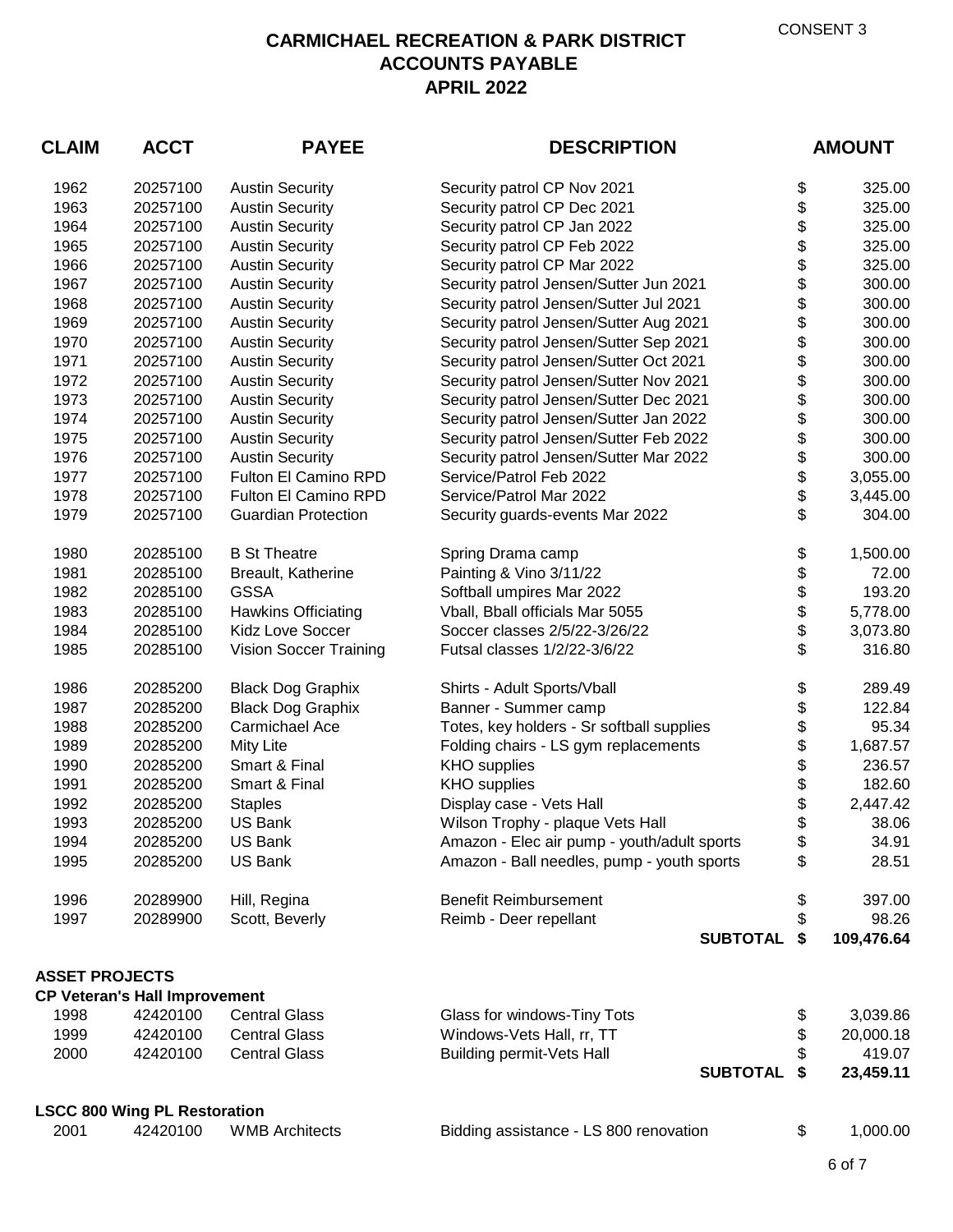## **CARMICHAEL RECREATION & PARK DISTRICT ACCOUNTS PAYABLE APRIL 2022**

| <b>CLAIM</b>                                  | <b>ACCT</b>                         | <b>PAYEE</b>       | <b>DESCRIPTION</b>                                           |         | <b>AMOUNT</b>          |
|-----------------------------------------------|-------------------------------------|--------------------|--------------------------------------------------------------|---------|------------------------|
|                                               |                                     |                    | <b>SUBTOTAL \$</b>                                           |         | 1,000.00               |
|                                               |                                     |                    | <b>TOTAL CAPITAL PROJECTS \$</b>                             |         | 24,459.11              |
| 2002                                          | 43430110                            | <b>Turf Star</b>   | <b>Turf Aerator ProCore</b><br><b>SUBTOTAL</b>               | \$<br>S | 33,446.96<br>33,446.96 |
|                                               |                                     |                    | <b>TOTAL ACCOUNTS PAYABLE - GENERAL FUND 337A APRIL 2022</b> | \$      | 346,678.51             |
|                                               | <b>ASSESSMENT FUND 337B</b>         |                    |                                                              |         |                        |
|                                               | <b>CP Veteran's Hall/North Room</b> |                    |                                                              |         |                        |
| 2003                                          | 42420100                            | Carmichael Ace     | Joint compound, caulk - Vets No Rm 337B                      | \$      | 21.52                  |
| 2004                                          | 42420100                            | Carmichael Ace     | Tape, poly film - Vets No Rm 337B                            | \$      | 37.69                  |
| 2005                                          | 42420100                            | Carmichael Ace     | Ceiling texture spray - Vets No Rm 337B                      | \$      | 18.31                  |
| 2006                                          | 42420100                            | Carmichael Ace     | Dropcloth, spray hood, primer - Vets No Rm                   | \$      | 47.33                  |
| 2007                                          | 42420100                            | Carmichael Ace     | Texture spray, primer - Vets No Rm 337B                      | \$      | 47.36                  |
| 2008                                          | 42420100                            | Carmichael Ace     | Wiring, wallplate - Vets No Rm 337B                          | \$      | 50.99                  |
| 2009                                          | 42420100                            | Carmichael Ace     | Masking/duct tape - Vets No Rm 337B                          | \$      | 23.66                  |
| 2010                                          | 42420100                            | Home Depot         | Premix wall, ram board - Vets No Rm 337B                     | \$      | 180.72                 |
| 2011                                          | 42420100                            | Home Depot         | Nails, air tool, base - Vets No Rm 337B                      | \$      | 729.72                 |
| 2012                                          | 42420100                            | Home Depot         | Wallplates, wire, stud, lumber - Vets No Rm                  | \$      | 160.86                 |
| 2013                                          | 42420100                            | Home Depot         | Wallplates, well tray liner, base Vets No Room               | \$      | 203.39                 |
| 2014                                          | 42420100                            | Kelly Moore Paints | Paint - Vets No Rm 337B                                      | \$      | 497.07                 |
| TOTAL ACCOUNTS PAYABLE - FUND 337B APRIL 2022 |                                     |                    |                                                              |         | 2,018.62               |

**APPROVED:** *Approval Reflected in the Advisory Board Minutes at May 2022*